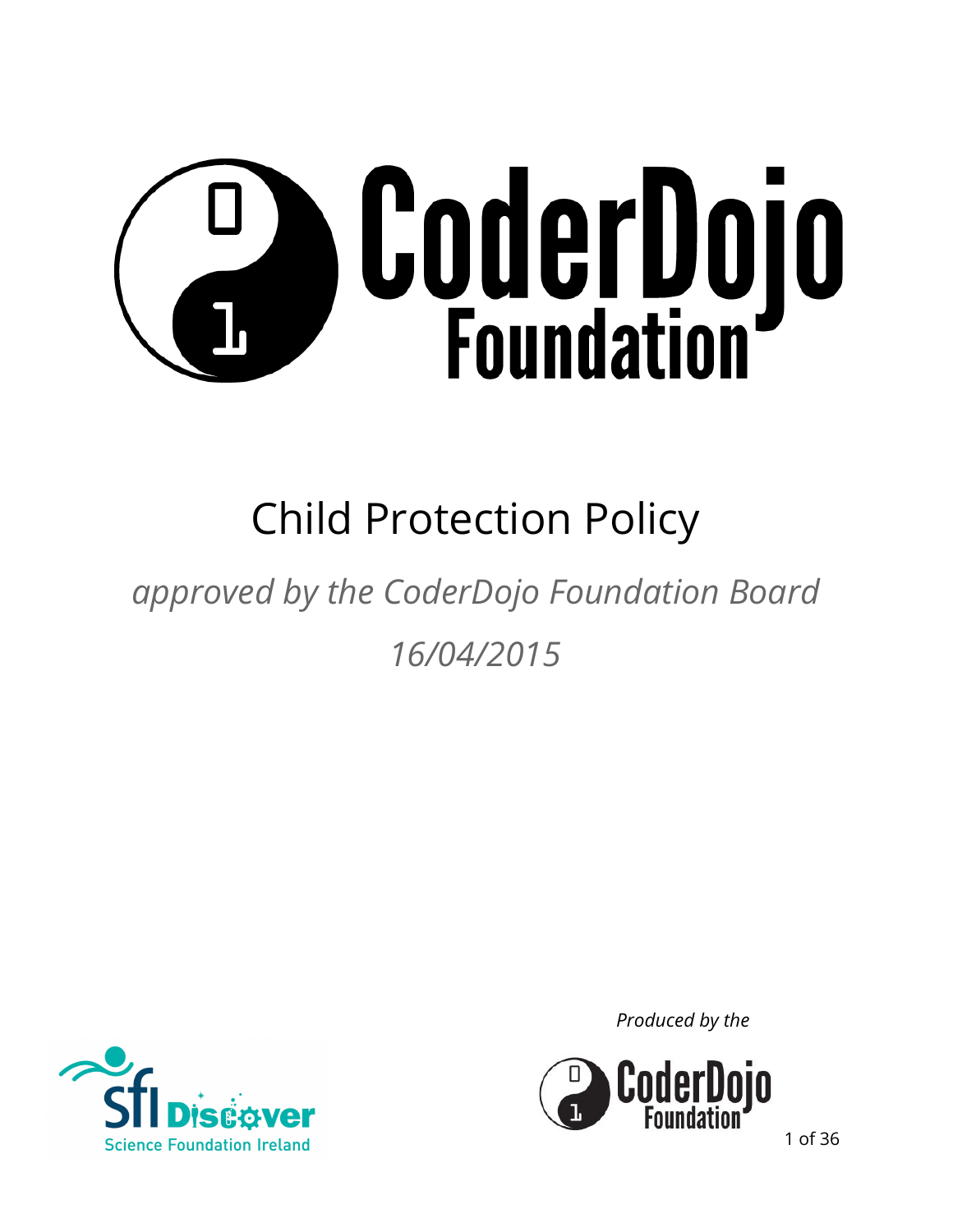**[Introduction](#page-3-0) [Scope](#page-3-1)** [Objectives of the CoderDojo](#page-3-2) Child Protection Policy CoderDojo Foundation [Commitments for Child](#page-3-3) Protection CoderDojo Employee [& Volunteer Commitments](#page-4-0) [CoderDojo Foundation](#page-4-1) Child Protection Statement Youth Participation Statement [2. Key Principles for Best](#page-5-0) Practice in Child Protection [Code Of Behaviour for Volunteers/Staff](#page-5-1) when running a Dojo/Pop Up Dojo [Do](#page-6-0) [Don't](#page-6-1) [Special Events/Activities & Overnight](#page-7-0) Activities [Designated Liaison Person](#page-7-1) [CoderDojo Designated](#page-7-2) Liaison Person: [Role of the Designated](#page-7-3) Person Recognising child neglect or abuse [Step 1 - Consider](#page-9-0) the possibility [Step 2 - Look out for signs of](#page-9-1) neglect or abuse [Step 3 - Recording](#page-10-0) of information [Children with additional](#page-10-1) vulnerabilities **[Disclosures](#page-10-2)** [How to respond to](#page-10-3) a Disclosure [Ongoing Support](#page-11-0) [6. Reporting Procedures](#page-12-0) [Step 1 - Report the](#page-14-0) Complaint to the CoderDojo DLP [Reasonable Grounds for Concern](#page-14-1) [Dealing With a Suspicion](#page-14-2) of Child Abuse Step 2 - The DLP will review reasonable [grounds for complaint](#page-15-0) [If child abuse is suspected](#page-15-1) or alleged [When a Case is not](#page-15-2) referred to TUSLA [In The Event of](#page-15-3) an Emergency [Procedure for Allegations Against](#page-16-0) a Staff Member or Volunteer [Reporting Procedure](#page-16-1) in Respect of the Child [Procedure for dealing](#page-16-2) with the staff member or volunteer [If a TUSLA or Garda](#page-17-0) Report is made [Reactions of other staff/members & volunteers](#page-18-0) **[Stand Down Orders](#page-18-1)** [Peer abuse](#page-19-0) [General guidelines](#page-20-0) [Sexual abuse by children](#page-21-0) and young people **[Bullying](#page-22-0)** [9.Confidentiality & Storage](#page-22-1) of Information **[Confidentiality](#page-23-0)**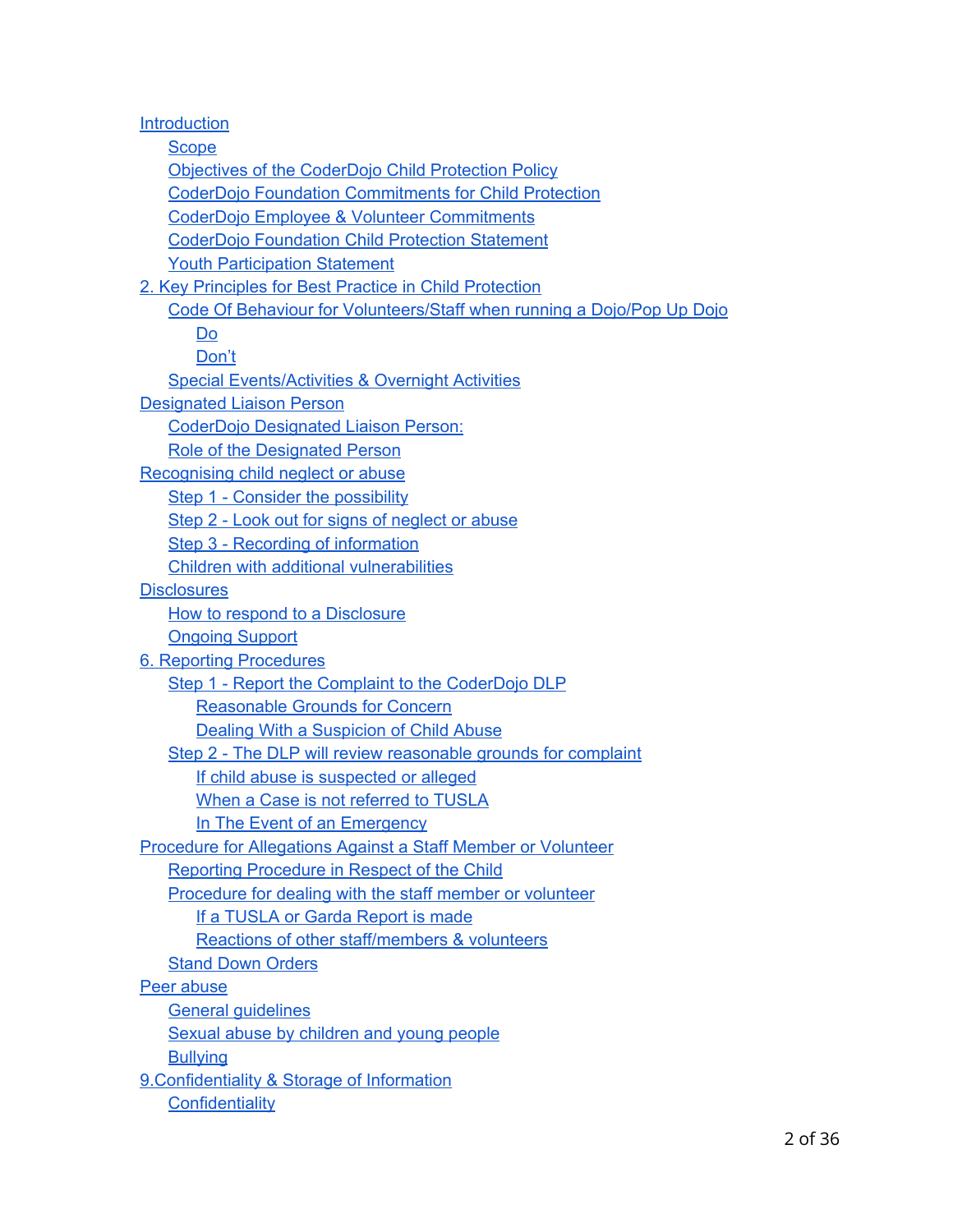Record keeping, access and storage of information [Communications and Relationships](#page-23-1) [Communications with](#page-24-0) young people [Adult – Youth Relationships](#page-24-1) [Youth - Youth Relationships](#page-24-2) [Communications with](#page-25-0) parents [Recruitment, Selection,](#page-25-1) Vetting & Training of Volunteers [CoderDojo Foundation](#page-26-0) Recruitment Procedures [Training for CoderDojo](#page-26-1) Foundation Employees and Volunteers [Accidents/Incidents](#page-27-0) [Non-Child Protection Related](#page-27-1) Complaints [What is a complaint?](#page-28-0) [Steps to be followed](#page-28-1) in handling complaints **[Appendices](#page-29-0)** [Appendix 1 - Definitions of](#page-29-1) Child Abuse [Definition of 'neglect'](#page-29-2) [Definition of 'emotional](#page-30-0) abuse' [Definition of 'physical](#page-31-0) abuse'

[Definition of 'sexual](#page-31-1) abuse'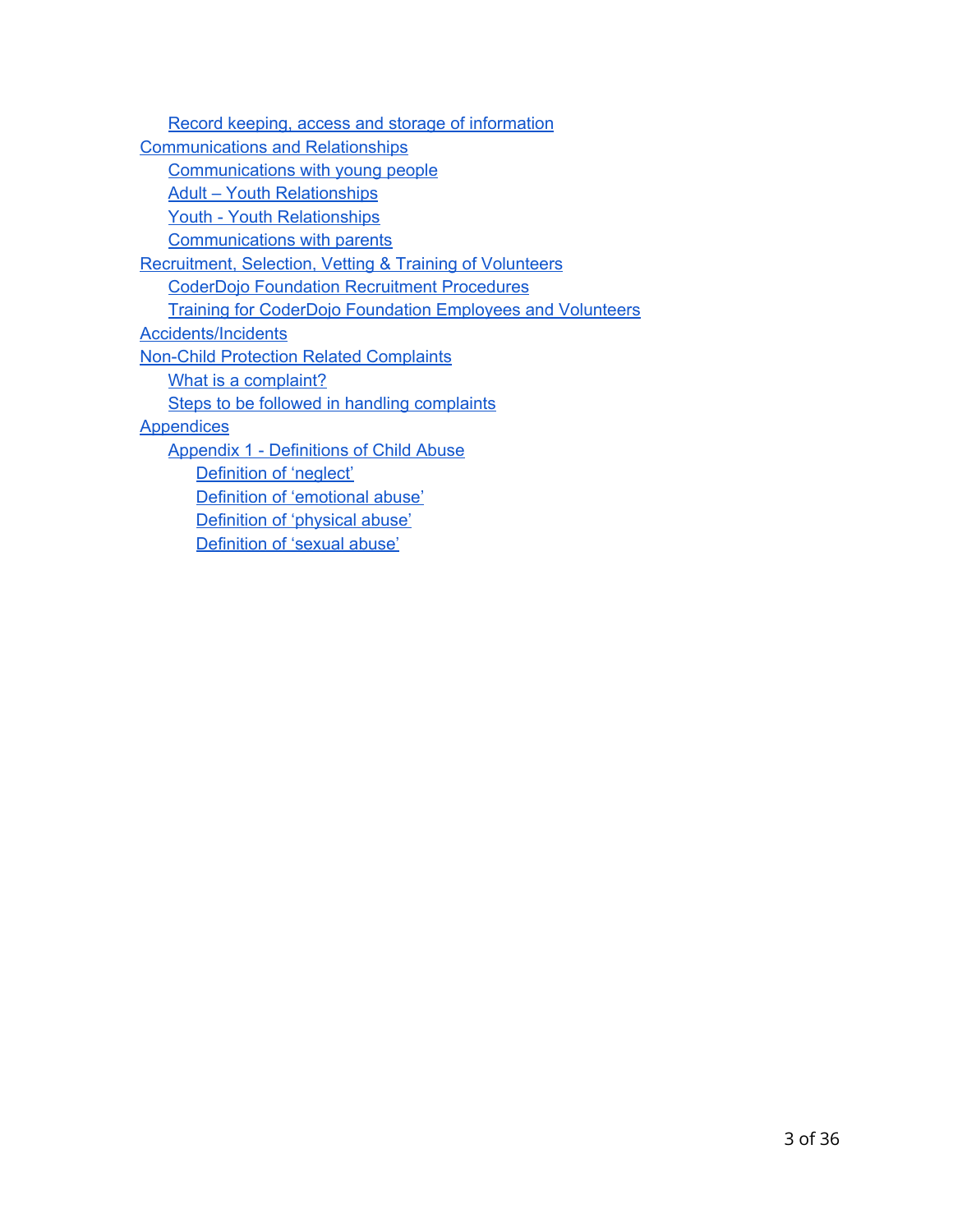## <span id="page-3-0"></span>**1. Introduction**

The global CoderDojo community is supported by the CoderDojo Foundation. The CoderDojo Foundation consists of a core team of dedicated individuals, founded by the co-founder of the very first CoderDojo James Whelton, whose vision is a world where every child has the opportunity to learn how to code and be creative in a safe and social environment. The primary purpose of the Foundation is to support and scale CoderDojo globally.

As the CoderDojo Foundation organises youth orientated events, communicates with young people and parents, and supports Dojos worldwide, all employees and volunteers must be aware of this Child Protection policy and the safety of young people must be of paramount concern when any activity or tasks involve Young People.

#### <span id="page-3-1"></span>*Scope*

This document is made for use by all staff members and volunteers of the CoderDojo Foundation, including any youth volunteers between the ages of 16 -18.

# <span id="page-3-2"></span>*Objectives of the CoderDojo Child Protection Policy*

- That all CoderDojo Foundation staff members and volunteers can be made aware of their responsibilities and duties when interacting with young people.
- That all CoderDojo Foundation activities and events involving young people are run safely and in accordance with appropriate child protection guidelines as outlined in this document.

# <span id="page-3-3"></span>*CoderDojo Foundation Commitments for Child Protection*

The CoderDojo Foundation commit to ensure that;

- 1. Every new employee and regular volunteer of the CoderDojo Foundation;
	- a. Receives a copy of the CoderDojo Foundation Child Protection Policy
	- b. Understands and agrees to the CoderDojo Child Protection Policy including the Code of Behaviour (included in the Child Protection Policy)
	- c. Receives Child Protection Awareness Training
	- d. Is aware of who the local Dojos contact person for Child Protection is if it is not the Dojos Champion.
- 2. Garda Vetting is carried out with all employees and regular volunteers of the Foundation.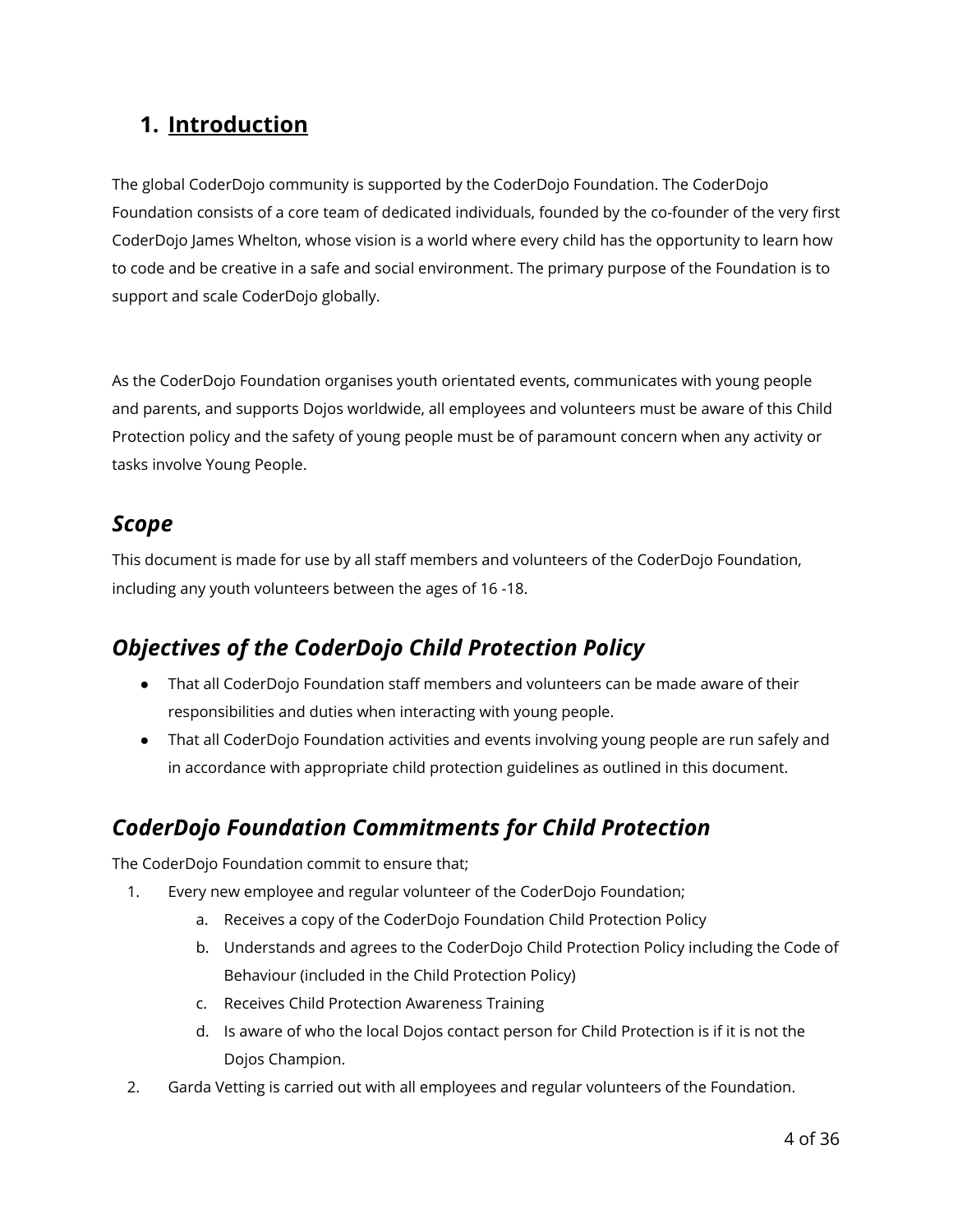- a. Ad hoc volunteers not Garda Vetted with the CoderDojo Foundation will not be able to participate in events involving Young People.
- 3. Reviewing the CoderDojo Foundation Child Protection Policy and the CoderDojo Community Child Protection Policy when relevant Child Protection legislation is changed or introduced, or in lieu of this it will be reviewed every 2 years.
- 4. Ensuring the provision & training of at least one Designated Liaison Person within the organisation.

The CoderDojo Foundation will also ensure that it fulfills the commitments to Dojos and community members, as laid out in the CoderDojo Ireland Child Protection Policy.

# <span id="page-4-0"></span>*CoderDojo Employee & Volunteer Commitments*

It is the responsibility of all CoderDojo Foundation Employees and Volunteers to ensure that;

- 1. Their behaviour is appropriate at all times.
- 2. They observe the guidelines established for the safety and security of young people.
- 3. They follow the reporting procedures and policies surrounding suspicion, disclosure or allegation of child abuse as outlined in this Child Protection Policy.
- 4. They recognise the position of trust in which they have been placed and maintain a policy of transparency with the members of the CoderDojo community, including but not exclusively parents / guardians.
- 5. They understand and agree to the CoderDojo Code of Behaviour.

#### <span id="page-4-1"></span>*CoderDojo Foundation Child Protection Statement*

The welfare and safety of Youth Members of CoderDojo is paramount. All CoderDojo Foundation staff members and volunteers endeavour to ensure that children and young people are protected and kept safe from harm while participating in CoderDojo activities organised or attended by the CoderDojo Foundation.

In law, a child is defined as someone under the age of 18 (Child Care Act, 2001). The CoderDojo Child Protection Policy is designed to protect children and young people from neglect, physical, sexual and emotional harm or abuse.

The CoderDojo Foundation Child Protection Policy provides staff members and volunteers with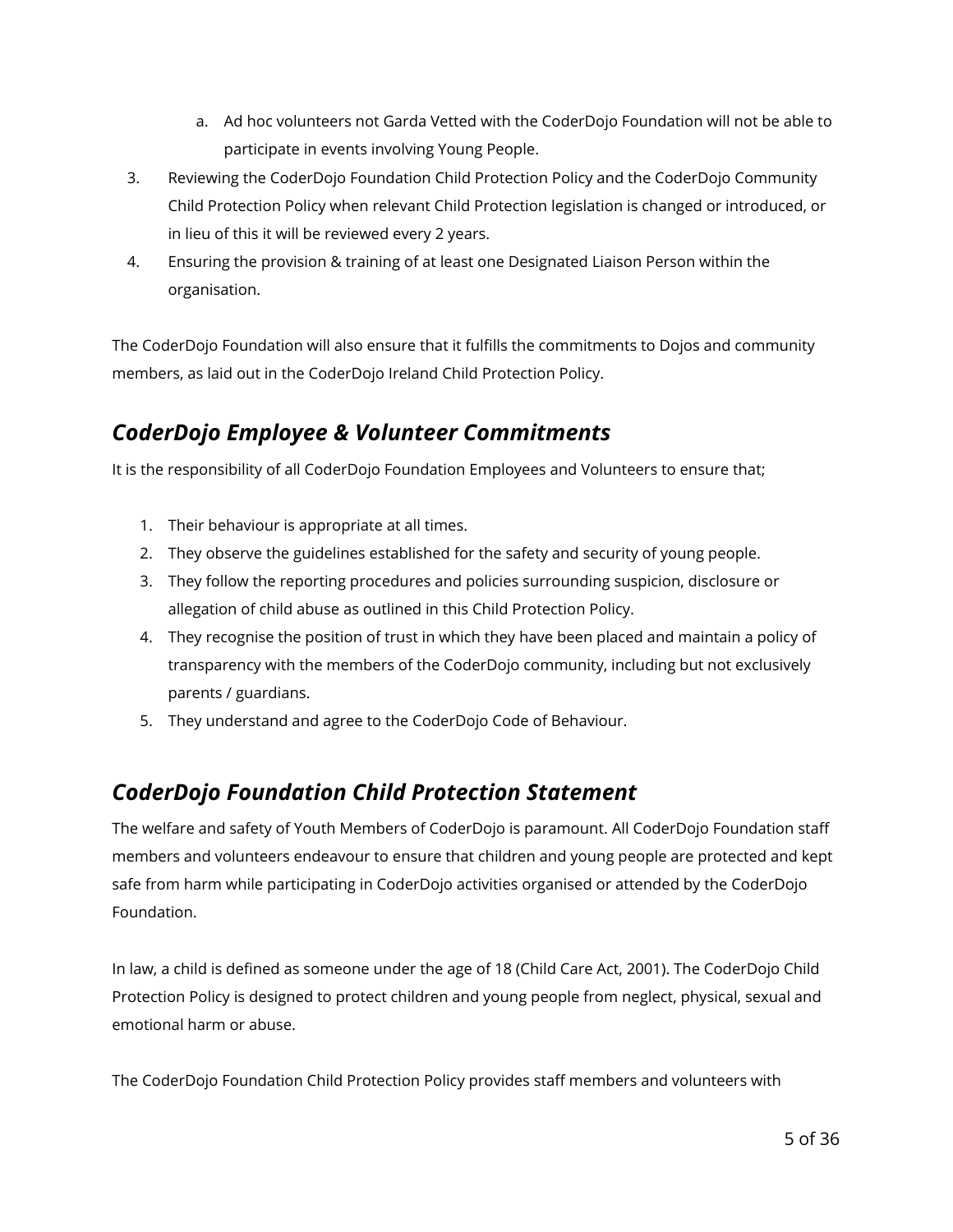information to help them understand the various categories of child abuse, what situations might constitute reasonable grounds for concern and advice on how to respond to disclosure.

The CoderDojo Foundation Child Protection Policy is based on and consistent with current Child Protection legislation in the Republic of Ireland and procedures to be followed are in line with Children First, 2011. The CoderDojo Foundation Child Protection Policy will be reviewed when relevant Child Protection legislation is changed or introduced or in lieu of this it will be reviewed every 2 years.

# <span id="page-5-0"></span>**2. Key Principles for Best Practice in Child Protection<sup>1</sup>**

The key principles that should inform best practice in child protection and welfare are:

- The welfare of children is of paramount importance.
- Early intervention and support should be available to promote the welfare of children and families, particularly where they are vulnerable or at risk of not receiving adequate care or protection. Family support should form the basis of early intervention and prevention.
- A proper balance must be struck between protecting children and respecting the rights and needs of parents/carers and families. Where there is conflict, the child's welfare must come first.
- Children have a right to be heard, listened to and taken seriously. Taking account of their age and understanding, they should be consulted and involved in all matters and decisions that may affect their lives. Where there are concerns about a child's welfare, there should be opportunities provided for their views to be heard independently of their parents/carers.
- Where appropriate, parents/carers have a right to respect and should be consulted and involved in matters that concern their family.
- Factors such as the child's family circumstances, gender, age, stage of development, religion, culture and race should be considered when taking protective action. Intervention should not deal with the child in isolation; the child's circumstances must be understood within a family context.
- The criminal dimension of any action must not be ignored.
- The prevention, detection and treatment of child abuse or neglect requires a coordinated multidisciplinary approach, effective management, clarity of responsibility and training of personnel in organisations working with children.

# <span id="page-5-1"></span>*Code Of Behaviour for Volunteers/Staff when running a Dojo/Pop Up*

<sup>1</sup> *Children First; National Guidelines for the Protection and Welfare of Children, 2011, 1.1.1*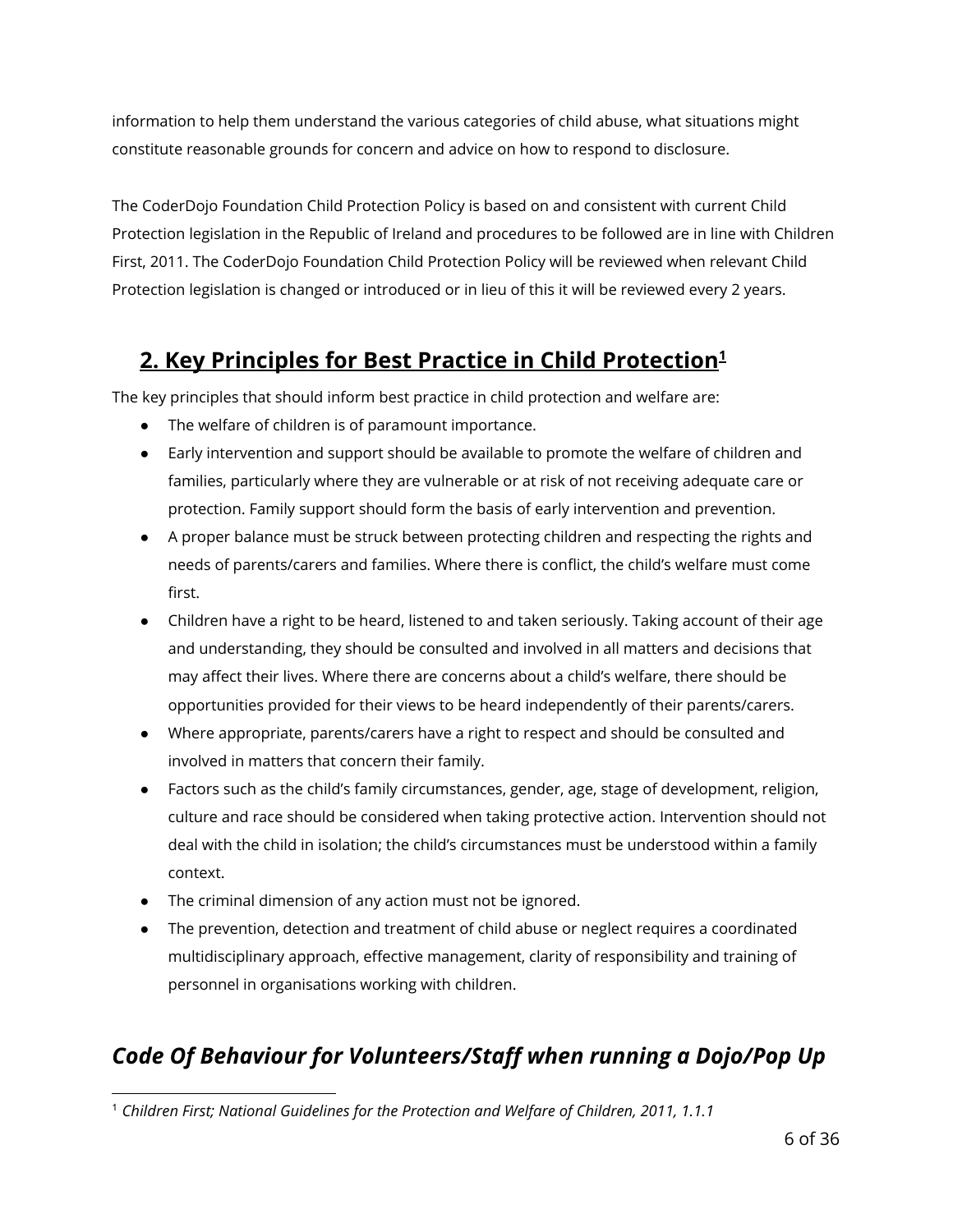#### *Dojo*

#### <span id="page-6-0"></span>**Do**

- **Do**  provide a safe secure environment for the young people attending the Dojo.
- **Do** ensure that the **minimum** ratio of 1:10, adults: young people, is always present at all CoderDojo activities.
- **Do** treat all young people as individuals, equally and with respect, regardless of gender, age, religion, ethnicity or creed.
- **Do** involve Dojo attendees, where appropriate, in decision making.
- **Do** offer constructive, age-appropriate criticism, encouragement and praise.
- **Do** use material appropriate to the age and wishes of the group.
- **Do** have fun and encourage a positive and collaborative atmosphere.
- **Do** be aware of what is appropriate physical contact and engage in this contact only.
- **Do** respect the personal and sexual boundaries of others.
- **Do** discuss any uncertainties with the Dojo Champion or another adult member.
- **Do** discuss discipline procedures with the Dojo beforehand and be familiar with their policy.

#### <span id="page-6-1"></span>**Don't**

- **Do Not** spend time alone with children. If meeting with children individually do so as openly as possible, leave the door open and inform another responsible adult of the meeting.
- **Do Not** use or allow the use of offensive or sexually suggestive physical or verbal language to go unchallenged.
- **Do Not** single out an individual child for unfair favoritism, criticism, ridicule or unwelcome focus of attention.
- **Do Not** allow or engage in inappropriate touching of any form. However there may be unavoidable occasions when this takes place, such as providing comfort or reassurance to a distressed child. In all cases physical contact should only take place with the consent of the child.
- **Do Not** physically chastise children or young people.
- **Do Not** socialize inappropriately with children or young people outside of structured organisational activities.
- **Do Not** take children to your home.
- **Do Not** take children alone on car journeys. If this is unavoidable do so only with the full consent and knowledge of the parents and someone in the hosting organization.
- **Do Not** do things of a personal nature for children that they can do for themselves.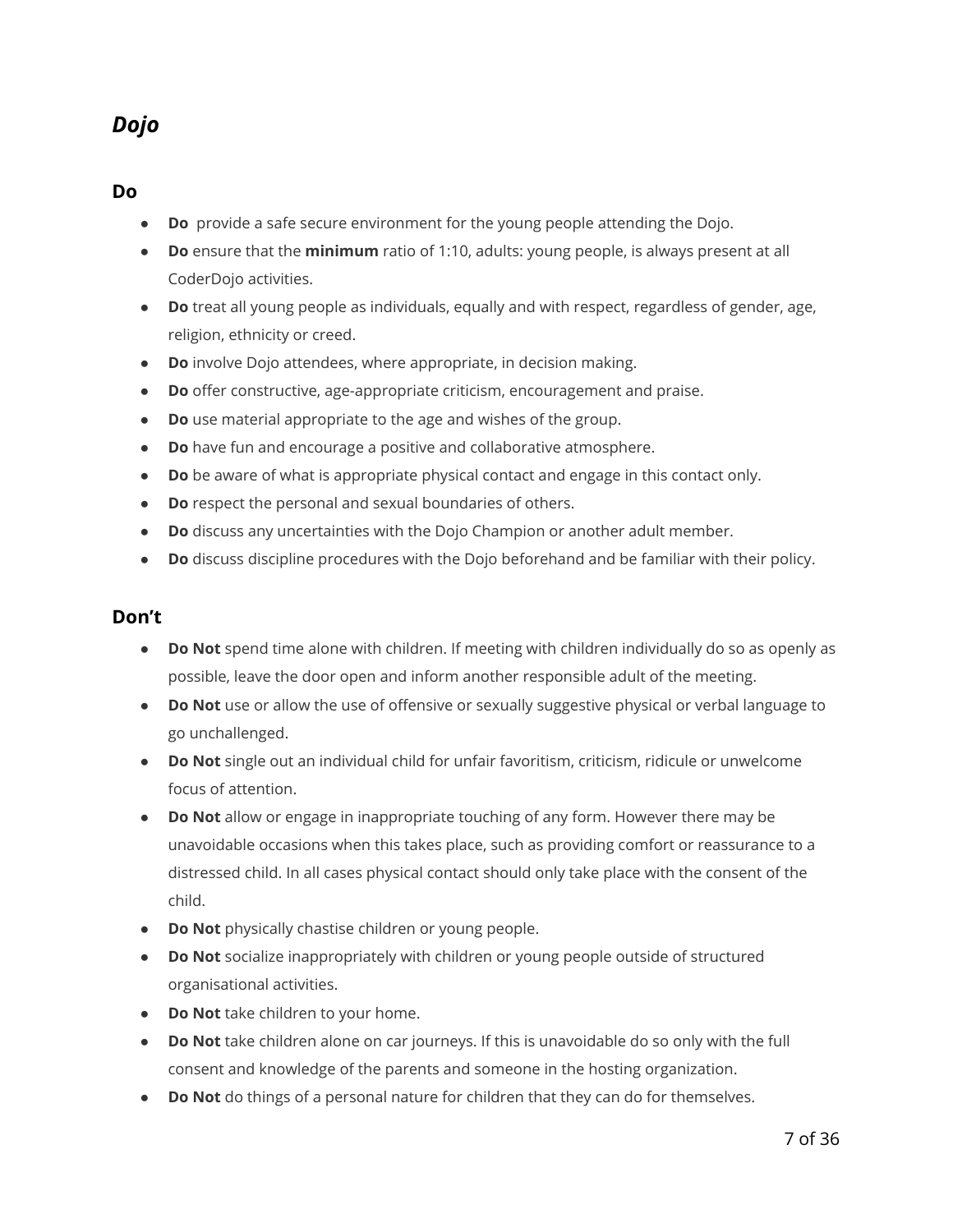● **Do Not** allow allegations a child makes go without being recorded and addressed.

#### <span id="page-7-0"></span>*Special Events/Activities & Overnight Activities*

Special events such as daytrips should always be guided by the following;

- Parents of the young people attending should always have consented to their child's attendance/participation in the activity
- An emergency contact for each young person in attendance must be collected prior to the event and stored appropriately for access remotely if necessary
- Relevant medical and dietary information is requested from parents/guardians
- A minimum ratio of 1:4 adults to children should be maintained

#### <span id="page-7-1"></span>**3. Designated Liaison Person**

A Child Protection Designated Person has been appointed for CoderDojo (Ireland) & the CoderDojo Foundation. The Designated Person acts as a resource to any young person, staff member and volunteer who have Child Protection concerns. All dealings of a Child Protection nature go through the Designated Person who in turn may make a referral to the TUSLA or Gardaí.

#### <span id="page-7-2"></span>*CoderDojo Designated Liaison Person:*

**Rosa Langhammer (Reporting Lead, CoderDojo Foundation)**

#### **Contact Details**

| Mobile:  | +353872686779                                               |
|----------|-------------------------------------------------------------|
| Email:   | rosa@coderdojo.org                                          |
| Address: | Dogpatch Labs, The CHQ Building, Dublin Docklands, Dublin 1 |

#### <span id="page-7-3"></span>*Role of the Designated Person*

- To report suspicions and allegations of Child Abuse to TUSLA or the Gardaí.
- To provide information and advice on Child Protection within the organisation.
- To build up networks of support for the victim and for the staff/volunteer making a referral.
- To ensure that the Child Protection policy and procedures are adhered to, and to inform TUSLA of relevant concerns about individual children.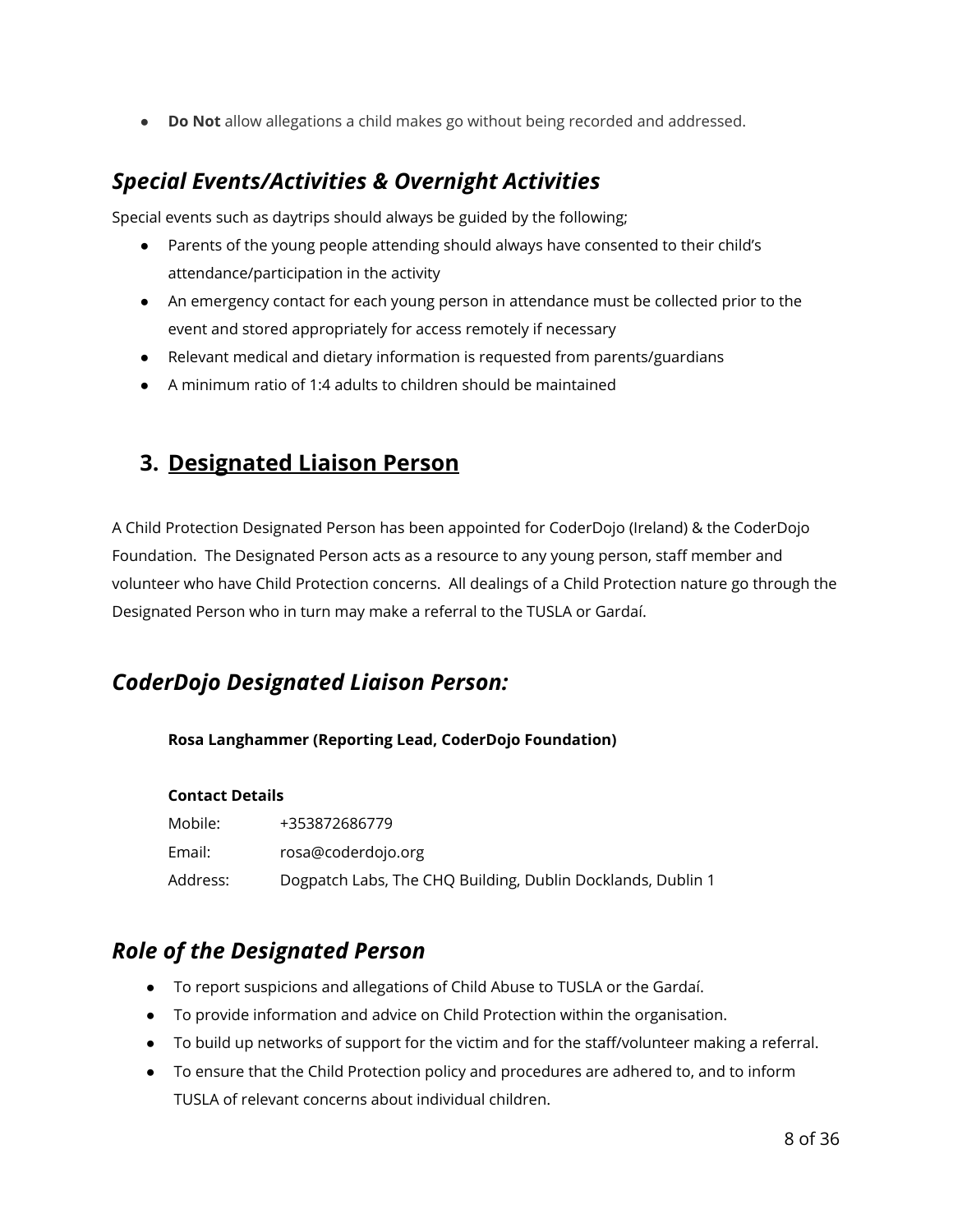- To give advice on individual cases, where appropriate.
- To advise on good practice and guidelines on Child Protection.
- To liaise with TUSLA, Gardaí and other agencies as appropriate.
- To keep the CEO of the CoderDojo Foundation informed about any referrals.
- To maintain proper records on all referred cases in a secure and confidential manner.
- To ensure that all staff and volunteers are familiar with the Designated Person and also that they each receive appropriate Child Protection awareness training, briefing and or information as appropriate.
- To ensure that all young people are familiar with the child protection policy by informing, briefing and providing accessible written information.
- To ensure that other persons interacting with young people at CoderDojo events, activities and programmes are informed of, are aware of and understand the CoderDojo Child Protection Policy (Contractors, Trainers, and Other Third Parties).
- To keep informed about current developments regarding the provision, practice, support services, legal obligations etc. with regards to Child Protection and to inform the CoderDojo Community & Local Dojos about these developments where necessary or beneficial.
- To ensure that the issue of Child Protection is considered and the policy implemented as an integral part of the delivery of all events, and programmes organised by the CoderDojo Foundation.

The Designated Person is accessible to everyone in the organisation and is supported by ongoing training and supervision. When she/he receives a report about suspected or actual abuse, she/he will consider whether there are reasonable grounds for concern before reporting it to TUSLA or other statutory agencies.

#### **4. Recognising child neglect or abuse**

Child neglect or abuse can often be difficult to identify and may present in many forms. It may indicate conditions other than child abuse. All signs and symptoms must be examined in the context of the child's situation and family circumstances.

The ability to recognise child abuse can depend as much on a person's willingness to accept the possibility of its existence as it does on their knowledge and information. There are commonly three stages in the identification of child neglect or abuse: (i) considering the possibility;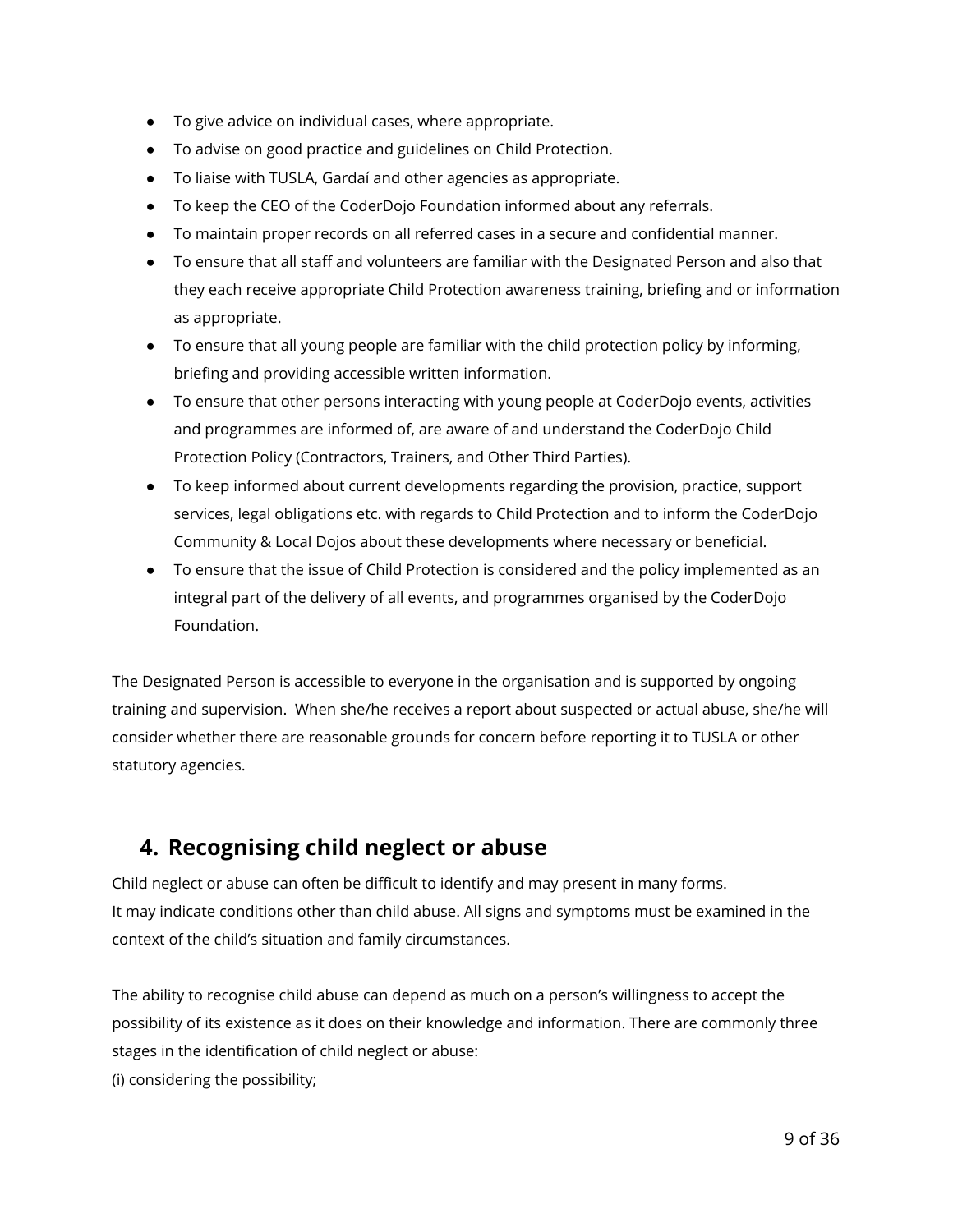(ii) looking out for signs of neglect or abuse; (iii) recording of information.

### <span id="page-9-0"></span>*Step 1 - Consider the possibility*

The possibility of child abuse should be considered if a child appears to have suffered a suspicious injury for which no reasonable explanation can be offered. It should also be considered if the child seems distressed without obvious reason or displays persistent or new behavioural problems.

The possibility of child abuse should also be considered if the child displays unusual or fearful responses to parents/carers or older children. A pattern of ongoing neglect should also be considered even when there are short periods of improvement.

# <span id="page-9-1"></span>*Step 2 - Look out for signs of neglect or abuse*

Signs of neglect or abuse can be physical, behavioural or developmental. They can exist in the relationships between children and parents/carers or between children and other family members/other persons. A cluster or pattern of signs is more likely to be indicative of neglect or abuse.

Children who are being abused may hint that they are being harmed and sometimes make direct disclosures. Disclosures should always be taken very seriously and should be acted upon, for example, by informing the CoderDojo Designated Liaison Person who will inform TUSLA. The child should not be interviewed in detail about the alleged abuse without first consulting with the Designated Liaison Person. This may be more appropriately carried out by a social worker or An Garda Síochána. Less obvious signs could be gently explored with the child, without direct questioning. Play situations, such as drawing or story-telling, may reveal information.

Some signs are more indicative of abuse than others. These include:

- (i) disclosure of abuse by a child or young person;
- (ii) age-inappropriate or abnormal sexual play or knowledge;
- (iii) specific injuries or patterns of injuries;
- (iv) absconding from home or a care situation;
- (v) attempted suicide;
- (vi) underage pregnancy or sexually transmitted disease;

(vii) signs in one or more categories at the same time. For example, signs of developmental delay, physical injury and behavioural signs may together indicate a pattern of abuse.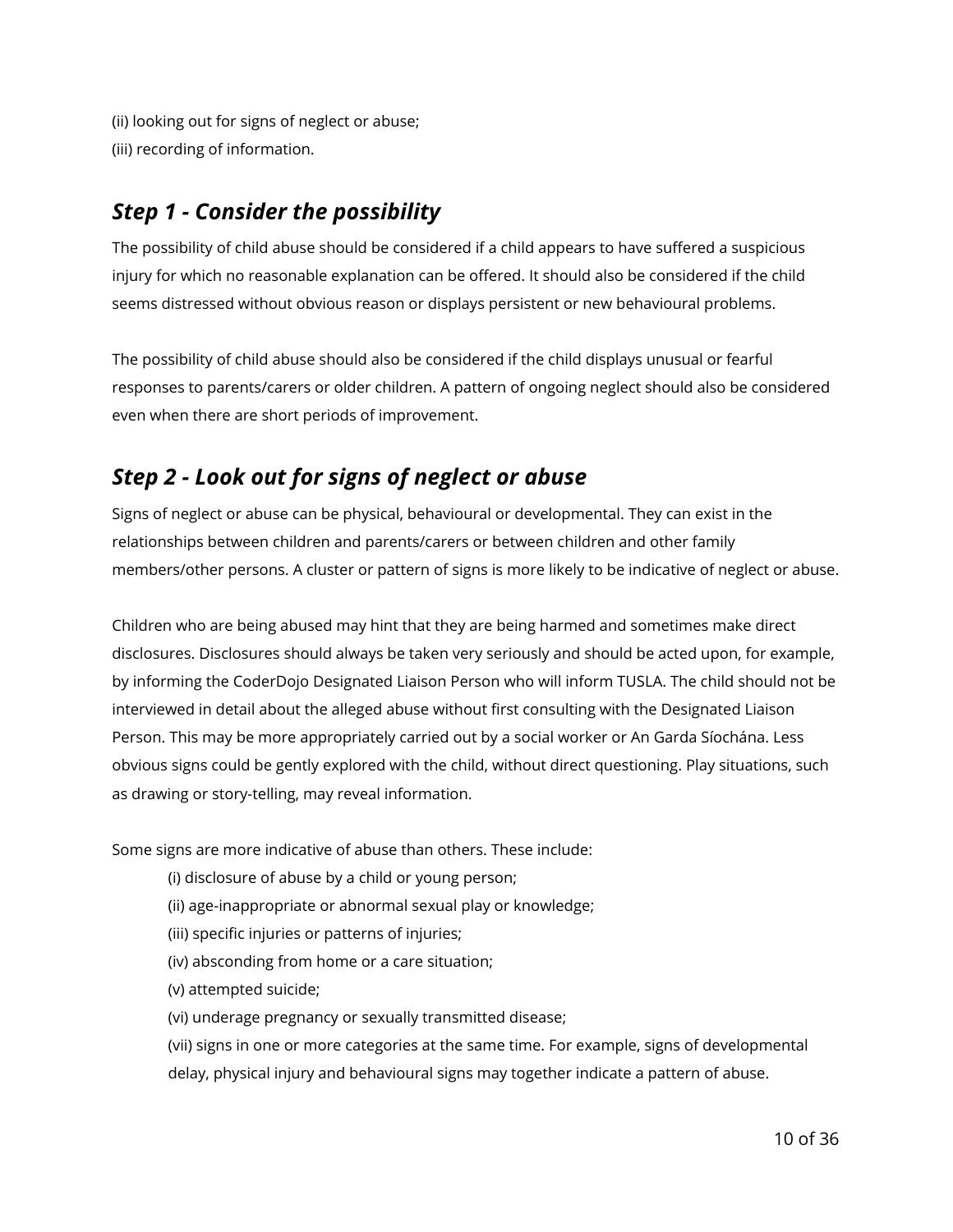Many signs of abuse are non-specific and must be considered in the child's social and family context. It is important to be open to alternative explanations for physical or behavioural signs of abuse.

# <span id="page-10-0"></span>*Step 3 - Recording of information*

If neglect or abuse is suspected and acted upon, for example, by informing the Designated Liaison Person or TUSLA, it is important to establish the grounds for concern by obtaining as much information as possible.<sup>2</sup>

Observations should be accurately recorded and should include **dates, times, names, locations, context and any other information that may be relevant.** Care should be taken as to how such information is stored and to whom it is made available.

# <span id="page-10-1"></span>*Children with additional vulnerabilities*

Certain children are more vulnerable to abuse than others. Such children include those with disabilities, children who are homeless and those who, for one reason or another, are separated from their parents or other family members and who depend on others for their care and protection. The same categories of abuse – neglect, emotional abuse, physical abuse and sexual abuse – are applicable, but may take a slightly different form. For example, abuse may take the form of deprivation of basic rights, harsh disciplinary regimes or the inappropriate use of medications or physical restraints.<sup>3</sup>

# <span id="page-10-2"></span>**5. Disclosures**

#### <span id="page-10-3"></span>*How to respond to a Disclosure*

Should a young person disclose abuse to you the following important points should be taken into consideration:

- Take what the young person says seriously.
- Be as calm and as natural as possible. Remember that you have been approached because you are trusted and liked by the young person. Do not panic.
- Be aware that disclosures can be very difficult for the young person.

*<sup>2</sup> See Section 6 Reporting Procedures*

<sup>3</sup> *Children First: National Guidance for the protection and Welfare of Children, 2011, pages 10 & 11, 2.6 - 2.8*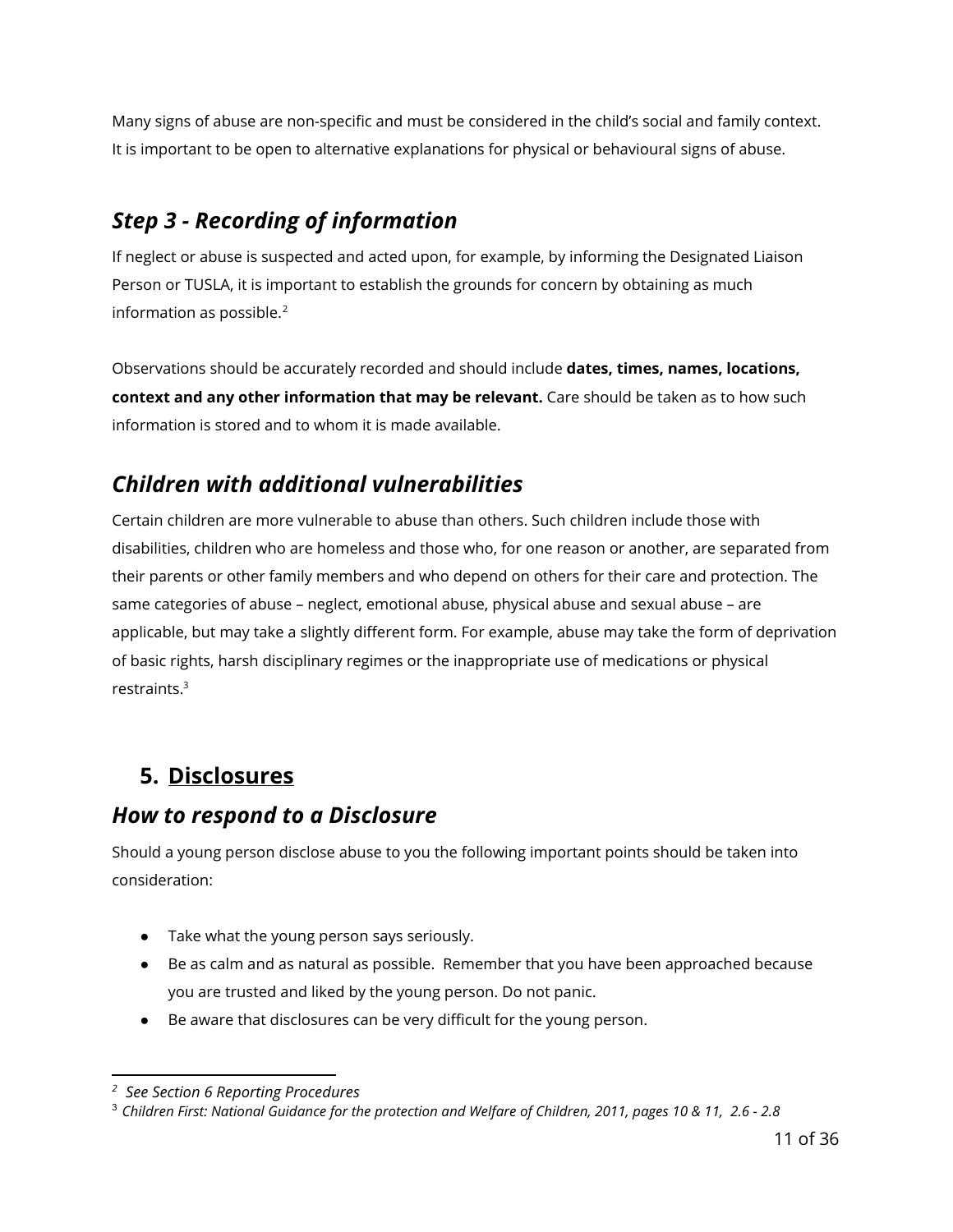- Reassure the young person that it was right to tell somebody what happened and that they have done nothing wrong.
- Remember that the young person may initially be testing your reactions and may only fully open up over a period of time.
- Listen to what the young person has to say. Give them the time and opportunity to tell as much as they are able and wish to. Do not pressure the young person. Allow him/her to disclose at their own pace and in their own language.
- Be careful when asking questions. Your job is not to investigate but to support the young person. Avoid leading questions such as whether a specific person carried out the abuse, or whether specific acts mentioned by the young person occurred. Such questions may complicate an official investigation.
- Do not express any opinion about the alleged abuser to the young person.
- It may be necessary to reassure the young person that your feelings towards him / her have not been affected in a negative way as a result of what he / she has disclosed
- Do not promise to keep secrets. At the earliest opportunity tell the young person that you acknowledge that they have come to you because they trust you. Tell him / her that there are secrets which are not helpful and should not be kept because they make matters worse. Such secrets hide things that need to be known if people are to be helped and protected from further on-going hurt. By refusing to make a commitment to secrecy to the young person, you do run the risk that they may not tell you everything or indeed anything, there and then. However, it is better to do this than to tell a lie and ruin the young person's confidence in another adult. By being honest, it is more likely that he / she will return to you at another time.
- At the earliest possible opportunity record in writing what the young person has said, including as far as possible, the exact words spoken by him / her. Record facts only, no opinions or hearsay.
- Pass on all information, as stated in the Reporting Procedures below, to the Designated Person and not to any other third party, as disclosures are on a need to know basis only.
- The Designated Person will carry out the necessary steps in making a referral to the Health Service Executive.

# <span id="page-11-0"></span>*Ongoing Support*

Following a disclosure by a child, it is important that the CoderDojo staff and volunteers continue in a supportive relationship with the child. Once the Designated Person makes the referral to TUSLA, our duty to care on the disclosure is passed on. Disclosure is a huge step for many children and support should be continued through: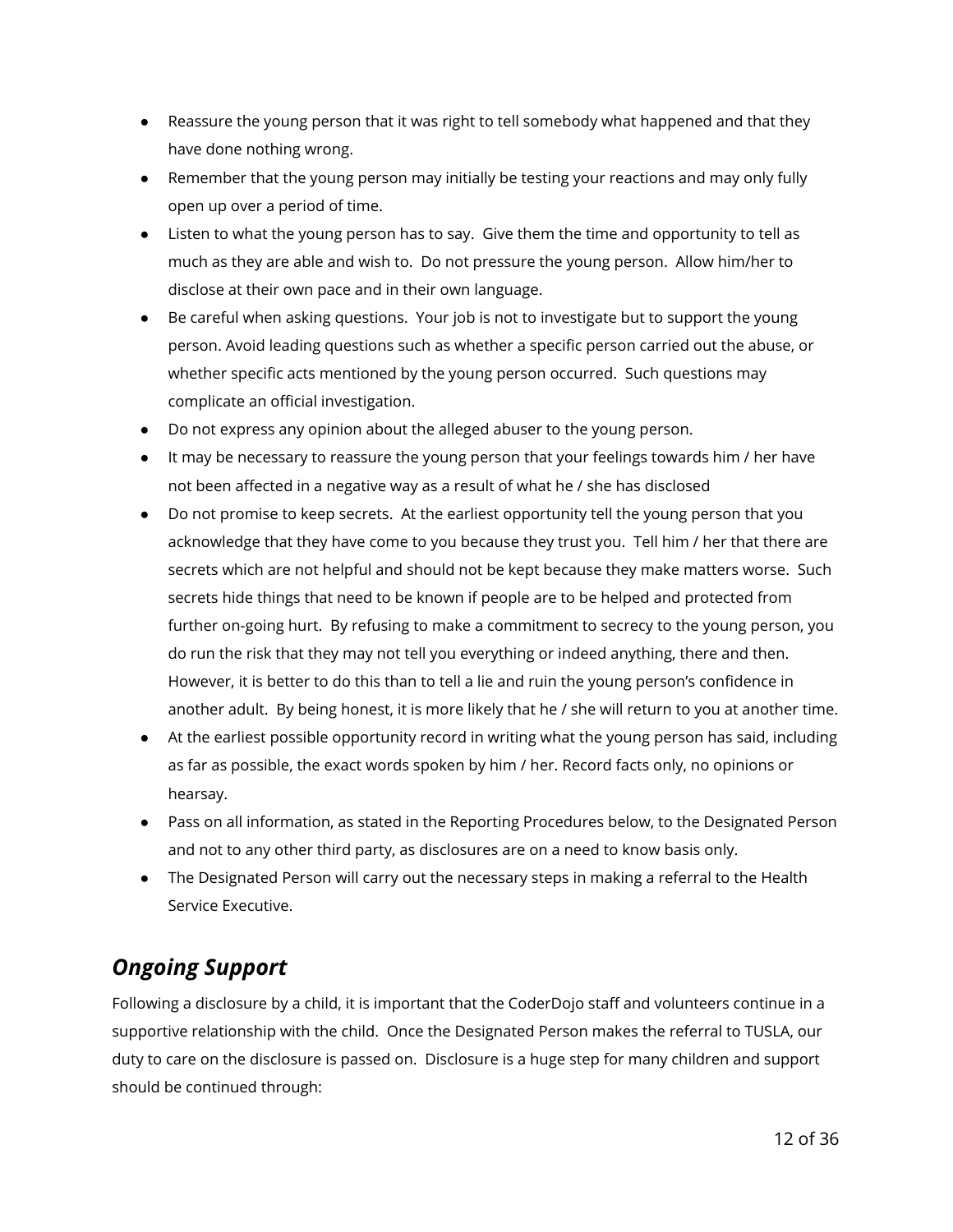- Maintaining a positive relationship with the child.
- Keeping lines of communication open by listening to the child.
- Continuing to include the child in the usual activities.

Any further disclosures should be treated as a first disclosure and responded to accordingly.

# <span id="page-12-0"></span>**6. Reporting Procedures**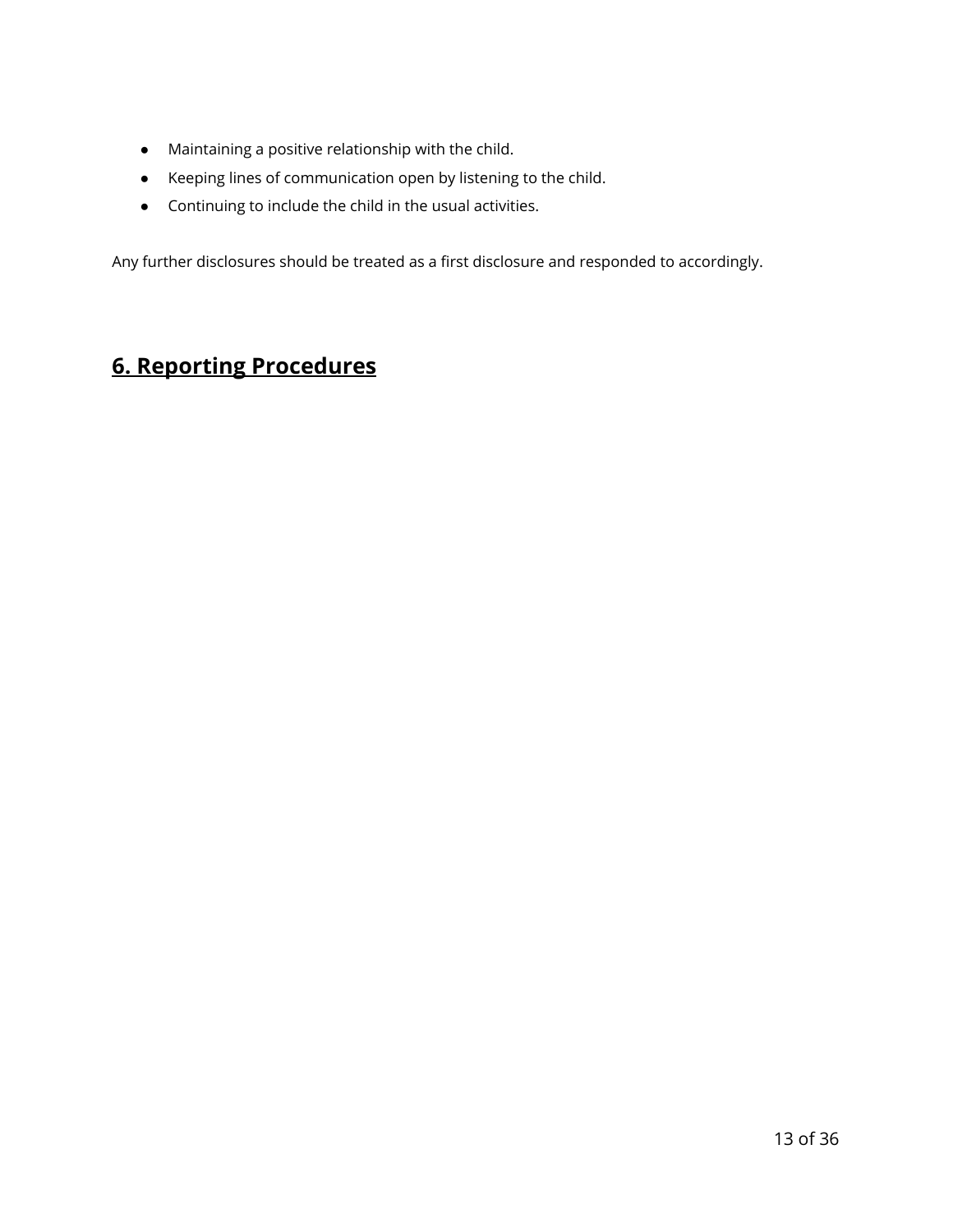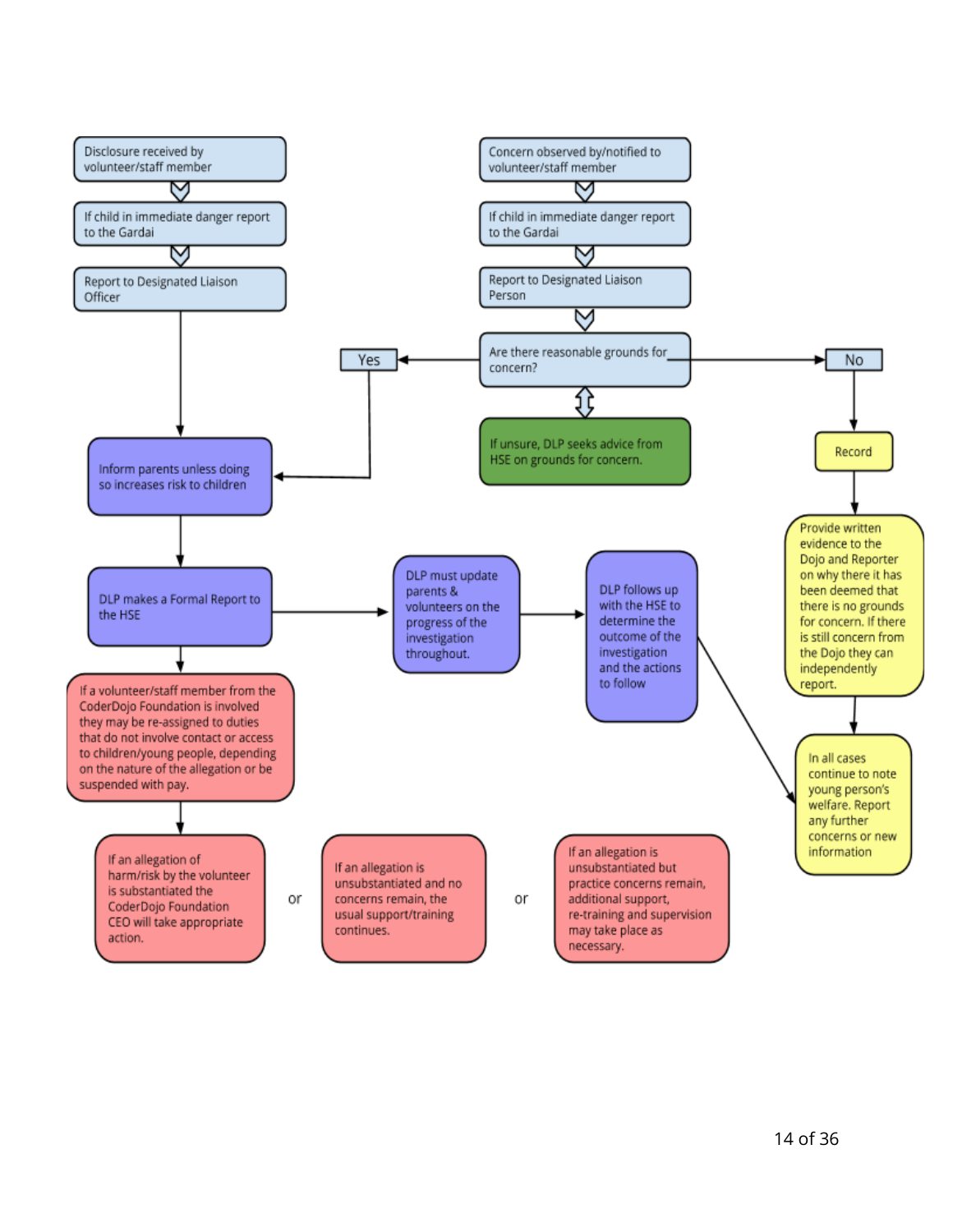# <span id="page-14-0"></span>*Step 1 - Report the Complaint to the CoderDojo DLP*

A complaint should first be made to the CoderDojo Designated Liaison Person(DLP) or in the absence of the DLP, the Deputy Designated Liaison Person.<sup>4</sup>

The person making the complaint should detail the grounds for concern as well as any other information of related disclosures/incidents including;

- Dates
- Times
- Names
- Locations
- Context
- Other Relevant Information

The written account using the CoderDojo Child Protection Reporting Form should also include any details of disclosures, allegations, reports or concerns that have been brought to her/his attention.

#### <span id="page-14-1"></span>**Reasonable Grounds for Concern**

The following examples would constitute reasonable grounds for concern and should be reported:

- A disclosure from the child that he/she was abused.
- An account by a person who saw the child being abused.
- Evidence, such as injury or behaviour, which is consistent with abuse and unlikely to be caused another way.
- An injury or behaviour, which is consistent both with abuse and with an innocent explanation, but where there are corroborative indicators supporting the concern that it may be a case of abuse. An example of this would be a pattern of injuries, an implausible explanation, and other indicators of abuse or dysfunctional behaviour.
- Consistent indication, over a period of time that a child is suffering from emotional or physical neglect.

#### <span id="page-14-2"></span>**Dealing With a Suspicion of Child Abuse**

In situations where a suspicion / concern may be deemed vague i.e. where there is no specific allegation but there is some concern based on the emotional behaviour and/or physical presentation or behaviour of the child, then staff/volunteers should consult the Designated Person for advice. The

*<sup>4</sup> See Designated Liaison Person Section for details on the contact details and role of the DLP & Deputy DLP.*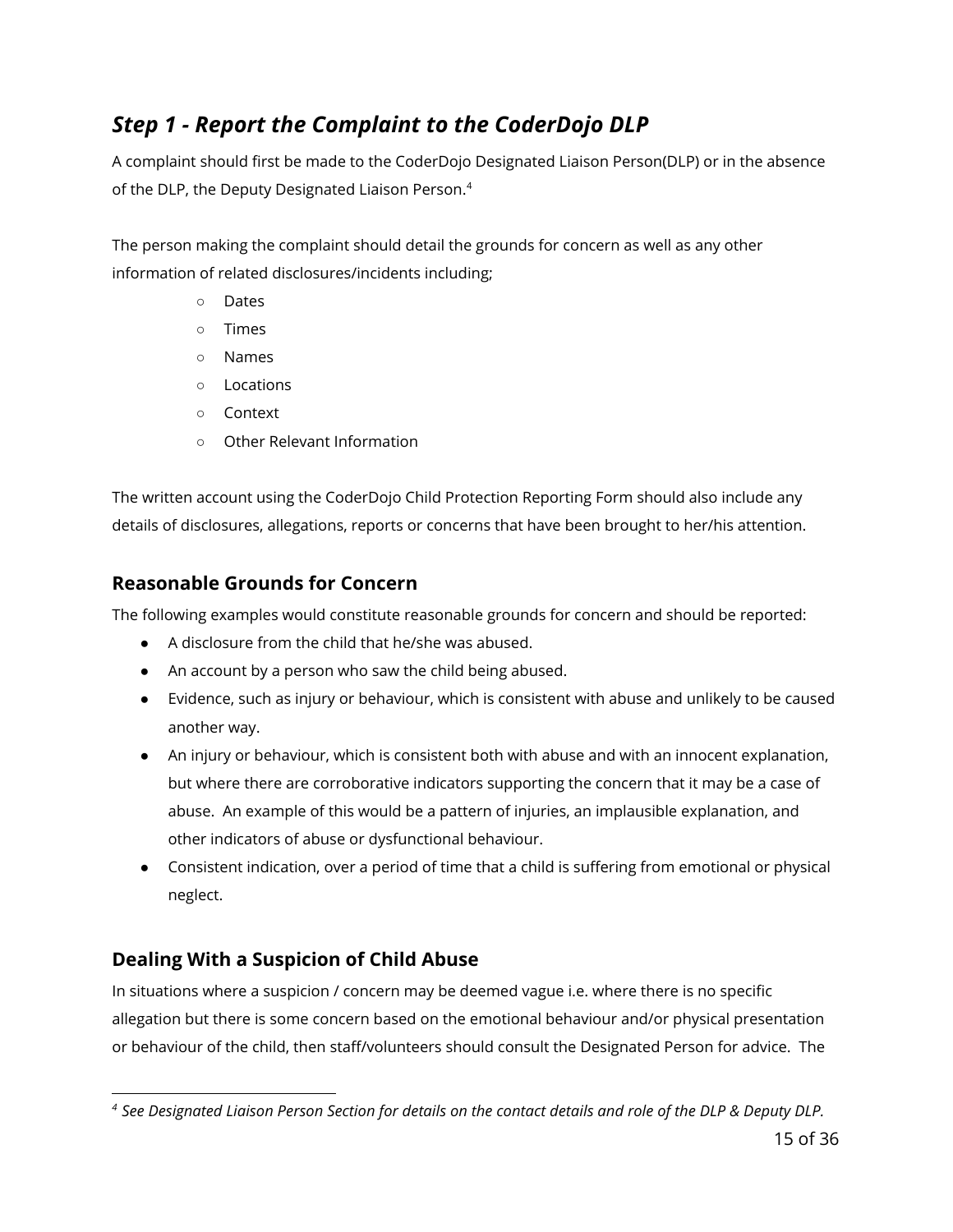Designated Person will assess whether or not a report is warranted and will seek the advice of TUSLA if required. Details of the consultation will be recorded and filed. A formal report to TUSLA may follow as advised.

#### <span id="page-15-0"></span>*Step 2 - The DLP will review reasonable grounds for complaint*

#### <span id="page-15-1"></span>**If child abuse is suspected or alleged**

A report should be made to TUSLA in person, by telephone or in writing. TUSLA is available to meet with, or talk to persons wishing to make a report.

It is generally most helpful if the person wishing to report child abuse concerns makes personal contact with TUSLA or a duty social worker as this will assist in gathering as much information as possible about the child and their situation.

The CoderDojo Designated Person is responsible for keeping the parents/guardians informed and updated on the progress of the procedure and the report status.

#### <span id="page-15-2"></span>**When a Case is not referred to TUSLA or Gardai**

In a situation where the CoderDojo DLP decides that it should not refer concerns to TUSLA or the Gardaí, the individual staff member or volunteer who raised the concern should be given a clear written statement as to the reasons why the organisation is not taking action. The staff member or volunteer should be advised that, if they remain concerned about the situation, they are free to consult with, or report to TUSLA or the Gardaí.

#### <span id="page-15-3"></span>**In The Event of an Emergency**

In the event of an emergency or the non-availability of the Designated Liaison Person, or TUSLA, the report should be made to the Gardaí. This may be done at any Garda Station.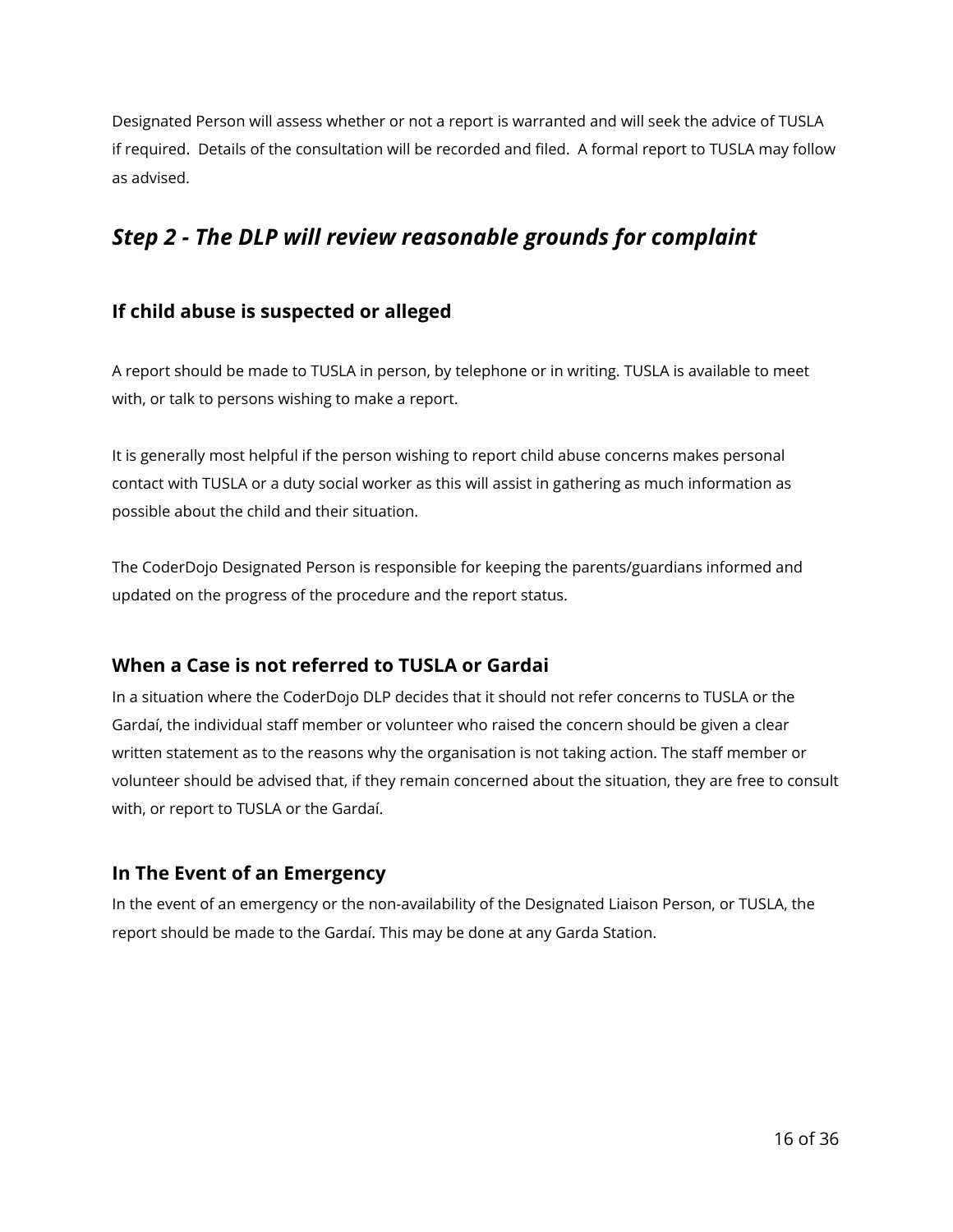# <span id="page-16-0"></span>**7. Procedure for Allegations Against a Staff Member or Volunteer**

If an allegation is made against a staff member or volunteer within a Dojo, two separate procedures must be followed;

- The reporting procedure in respect of the child
- The procedure for dealing with the staff member or volunteer

## <span id="page-16-1"></span>*Reporting Procedure in Respect of the Child*

The reporting procedure in respect of the Child is laid out in Section 6 - Reporting Procedures.

It is important that when an allegation is made against a staff member that the CoderDojo Liaison Person is informed immediately.

The first priority will be to ensure that no child is exposed to unnecessary risk and as such any necessary protective measures will be taken e.g. suspension of the staff member / volunteer. These measures will be proportionate to the level of risk and will not unreasonably penalise the worker financially, or otherwise, unless necessary to protect children.

In this situation, the CoderDojo Foundation CEO have a responsibility to the volunteer/staff member against whom an allegation has been made. The Designated Person will have the responsibility of handling the reporting issue and supporting the child.

If an allegation is made against the Designated Liaison Person, the CoderDojo CEO will have the responsibility of handling the reporting procedures, and supporting the child as well as supporting and disciplining the volunteer/staff member.

If an allegation is made against the CEO, the Chair of the Board will be responsible for the CEO & any disciplinary actions that may have to be taken.

#### <span id="page-16-2"></span>*Procedure for dealing with the staff member or volunteer*

Volunteers or employees may be subjected to erroneous or malicious allegations, therefore any allegation of abuse should be dealt with sensitively and support provided for staff as well as the child,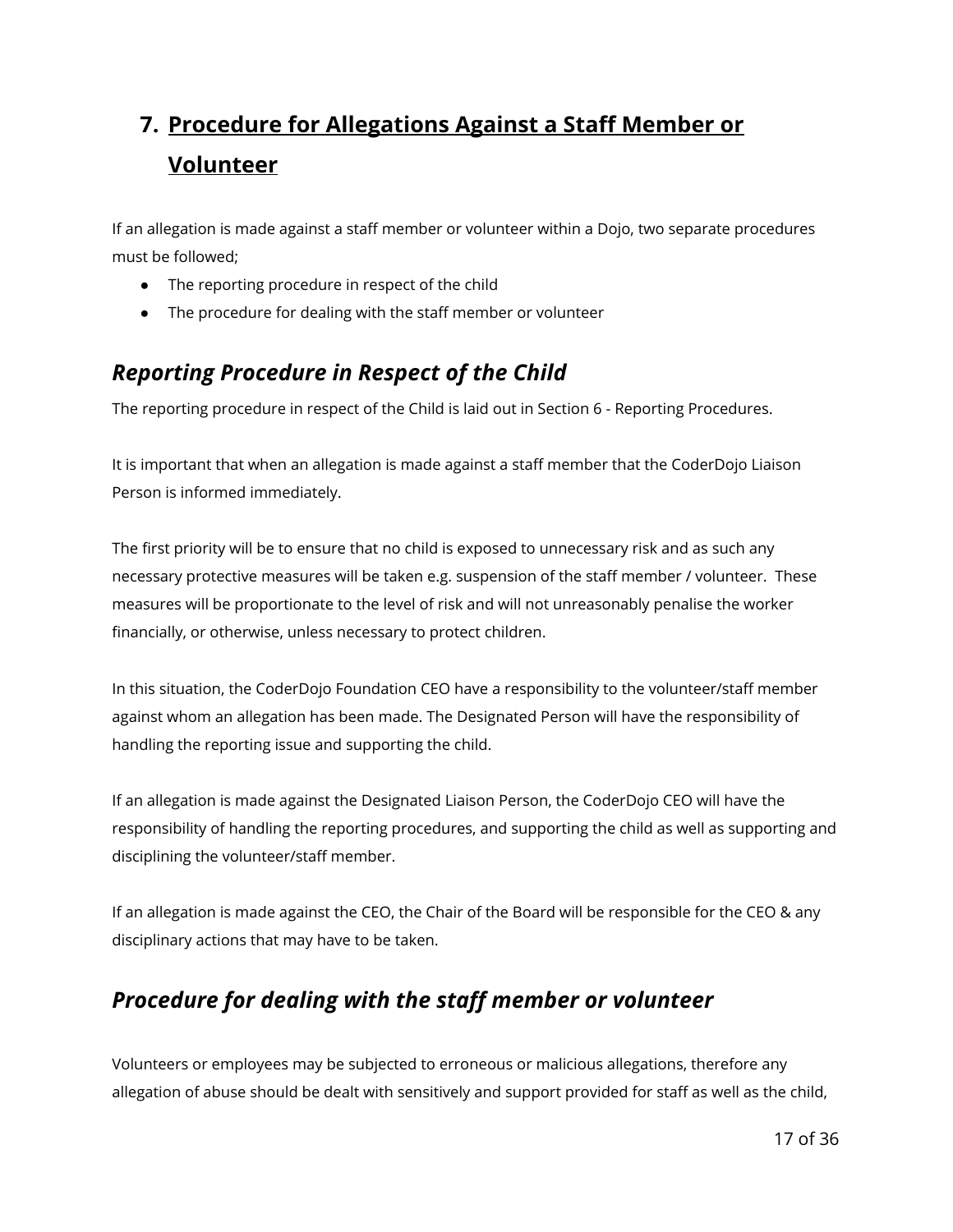including counselling where necessary. However, the primary goal is to protect the child while taking care to treat the staff member/volunteer fairly.

It may be necessary for the CEO to seek legal advice for any action following an allegation against a staff member / volunteer. A meeting may need to be arranged with the Health Service Executive / Gardaí to discuss the allegation. The CEO will inform the person accused on the outcome of the above consultation.

Then, if appropriate, the CEO will inform the volunteer/staff member involved in the alleged allegation of the following:

- The fact that an allegation has been made against him/her.
- The nature of the allegation.
- That he/she is suspended from volunteering/working with the CoderDojo Foundation, pending the outcome of an investigation into the allegation.

The volunteer/staff member will be afforded an opportunity to respond. The CEO will note the response and pass on the information if and when a formal report is made to TUSLA.

#### <span id="page-17-0"></span>**If a TUSLA or Garda Report is made**

Pending the outcome of the investigation by TUSLA and/or Gardaí the staff member / volunteer may:

- Be re-assigned to duties that do not involve contact or access to children / young people, depending on the nature of the allegation.
- Be suspended with pay.

The staff member / volunteer will be offered counselling, should the need arise.

The CoderDojo Foundation, its staff members and its volunteers will cooperate in full with TUSLA assessment and any subsequent An Garda Síochána investigation.

When a formal notification to Garda Siochana is required or necessary, this should happen without delay. An immediate meeting will be requested between TUSLA & An Garda Síochána to advise them of the allegation, to clarify roles and responsibilities and to determine how the assessment of the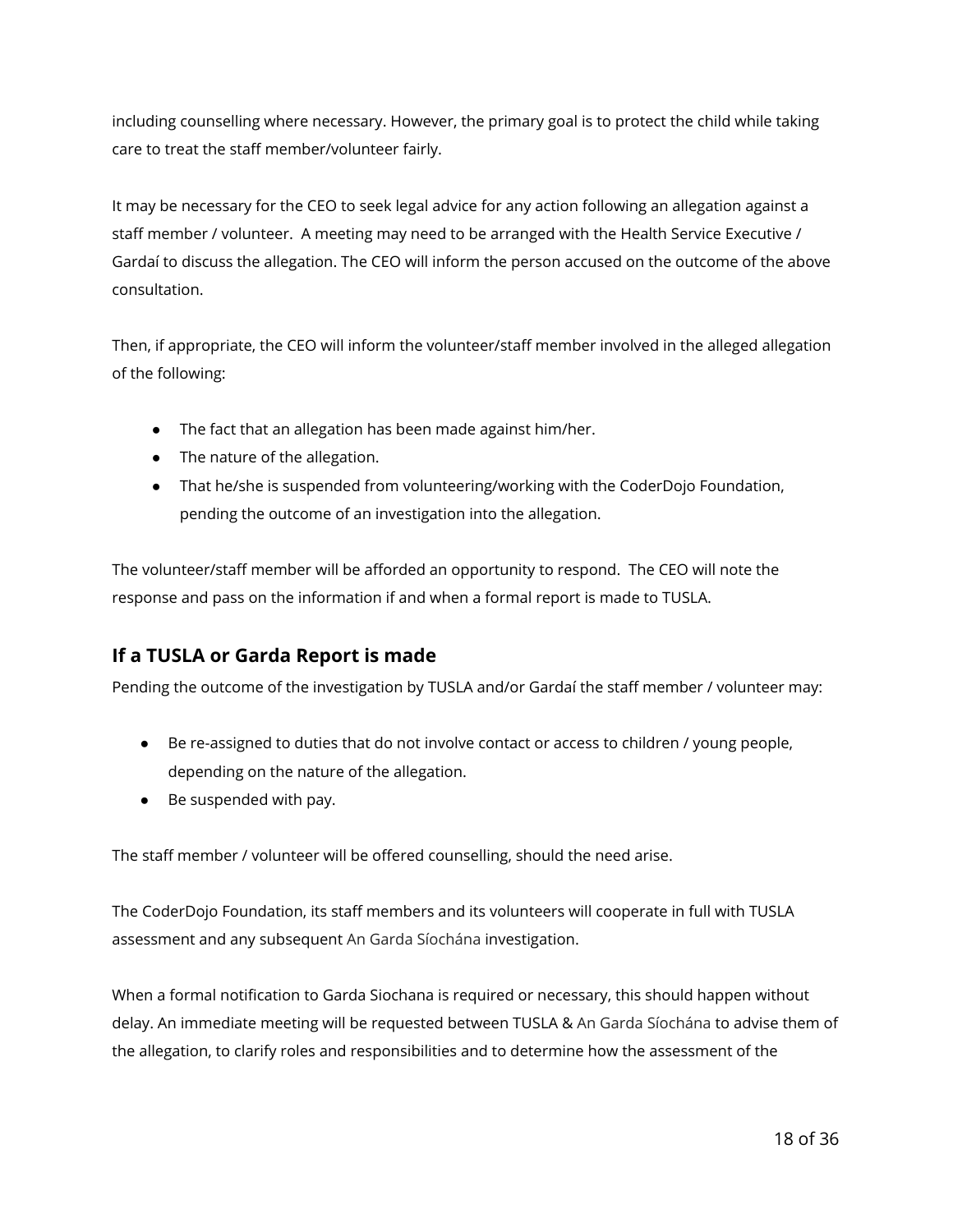allegation will proceed and whether any criminal investigation may be implemented. The meeting will be attended by the CoderDojo Designated person and the CoderDojo Foundation CEO.

The volunteer/staff member is kept up to date by written communication in relation to the allegation and any relevant information arising from the above meeting. (As agreed with TUSLA and/or An Garda Siochana), This is the responsibility of the CoderDojo Designated person.

The CoderDojo Designated person shall ensure that all requirements as agreed with the childcare manager, principal social worker or An Garda Siochana will be followed through.

#### <span id="page-18-0"></span>**Reactions of other staff/members & volunteers**

The CoderDojo Foundation must accept the possibility that a number of factors may have a bearing on the organisation and will need to be considered:

- Possible reactions of other volunteers including anger, disbelief, doubt, fear, guilt, shock, anxiety and confusion.
- The effects on the alleged abuser of the internal disciplinary proceedings, the Child Protection investigation and the criminal investigation.
- The reactions of other staff / volunteers and the other children towards the young person who has been abused or whose allegation is being investigated.
- The reaction of parents / carers and other family members of the young person.

Through a series of basic Child Protection awareness training programmes, all persons involved in CoderDojo will be given the opportunity to discuss such issues in an open and non-threatening environment.

#### <span id="page-18-1"></span>*Stand Down Orders*

In the event that the young person's allegation has been confirmed by either TUSLA or An Garda Siochana, the volunteer/staff member will not be permitted to have any future involvement in the Dojo or any other Dojo in Ireland.

In the case of an allegation being substantiated, the CoderDojo Foundation CEO will make a decision on any action regarding employment or other by the CoderDojo Foundation.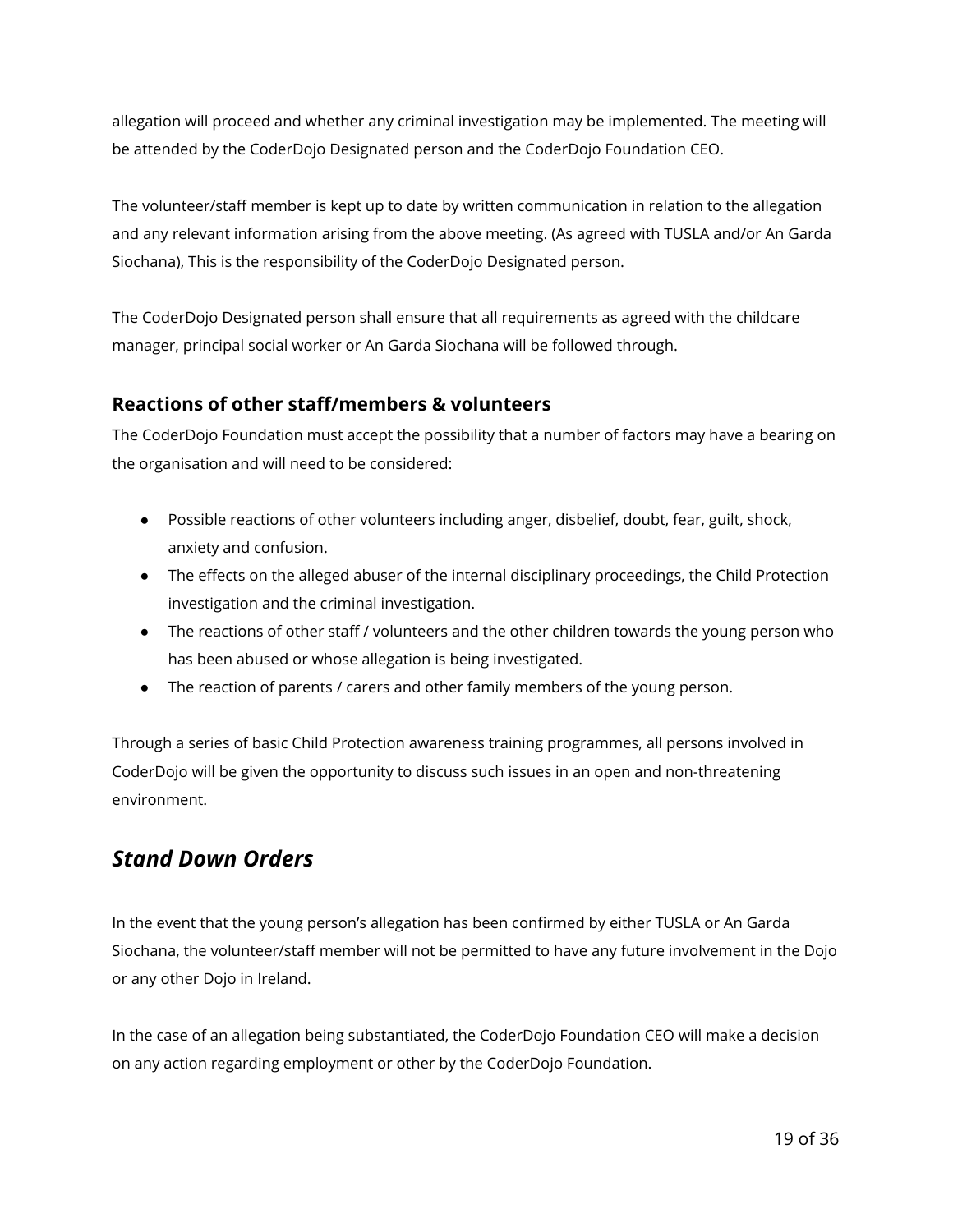In addition, if Garda Vetting forms are returned with disclosures, the decision can be made by the CoderDojo Vetting Officer or the CoderDojo Appeals board to give a stand down order.

#### <span id="page-19-0"></span>**8. Peer abuse**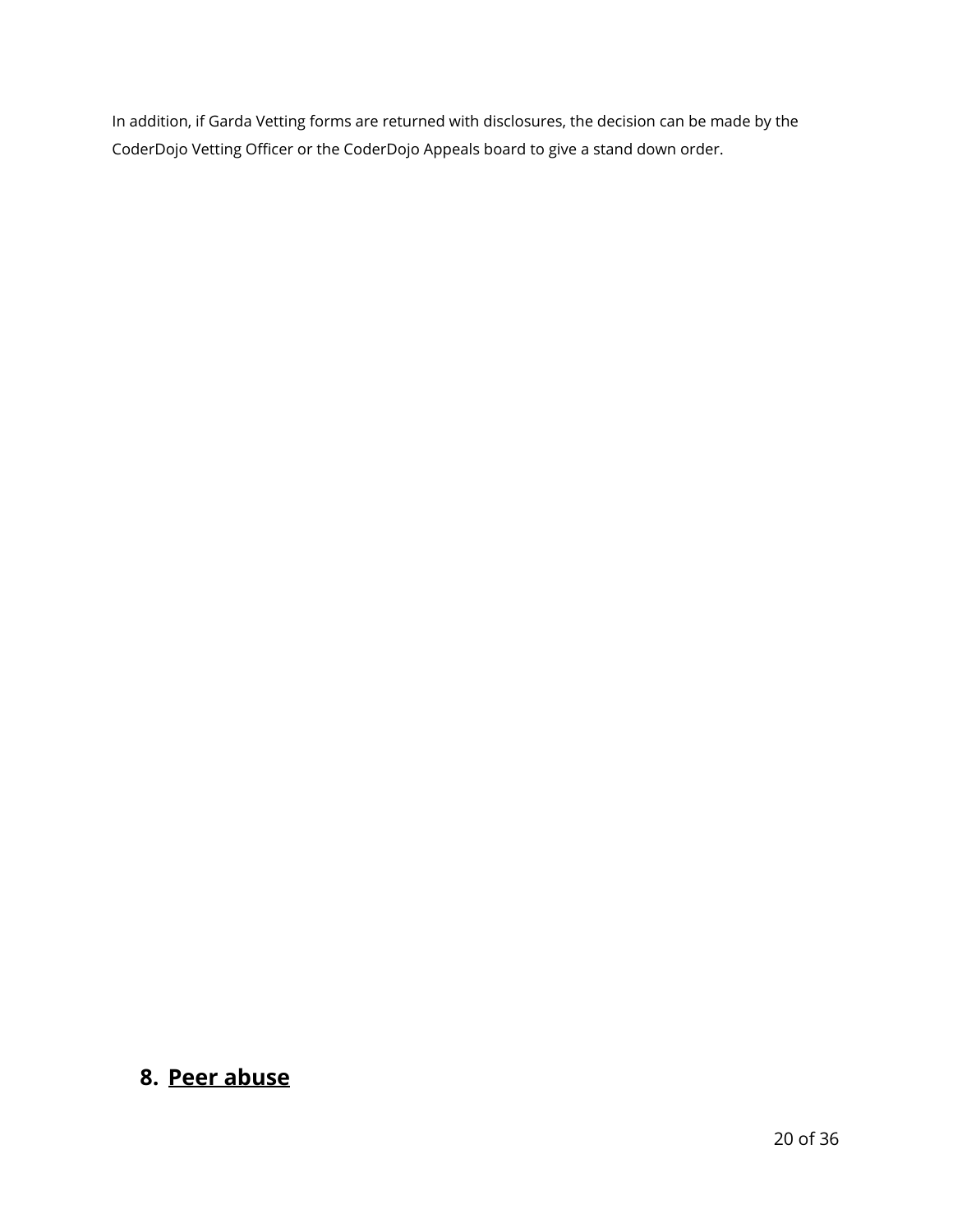In some cases of child abuse, the alleged perpetrator will be another child. In such situations, it is particularly important to consider how TUSLA and other agencies can provide care for both the child victim and the child abuser. The purpose of this chapter is to provide guidance on the identification of and response to such cases.

#### <span id="page-20-0"></span>*General guidelines*

In a situation where child abuse is alleged to have been carried out by another child, the child protection procedures should be adhered to for both the victim and the alleged abuser – i.e. it should be considered a child care and protection issue for both children.

Abusive behaviour that is perpetrated by children must be acted upon. If there is any conflict of interest between the welfare of the alleged abuser and the victim, the victim's welfare is of paramount importance.

As in all cases of child abuse, it is essential to respond to the needs of children who are abused by their peers. Each individual case will require its own unique intervention. Appropriate support and services should be provided to the child and his or her parents/carers as quickly as possible. In the case of child sexual abuse by peers, treatment approaches may include individual treatment and/or group therapy for the child or adolescent.

Children who are abusive towards other children also require comprehensive assessment and therapeutic intervention by skilled child care professionals. Treatment is more likely to be effective if begun early in the child's life.

It is known that some adult abusers begin abusing during childhood and adolescence, that significant numbers will have suffered abuse themselves and that the abuse is likely to become progressively more serious. Early referral and intervention is therefore essential.

Future abuse can be prevented if intervention takes place early in the child's life. Therefore, it is essential to refer concerns about peer abuse immediately to TUSLA.

It should be anticipated that an allegation of peer abuse will have a detrimental impact on relationships between the alleged abuser, his or her parents/carers and other family members. A negative impact on other social relationships, such as with peers and neighbours, should also be anticipated. As a result, the child and family may experience isolation, and in some situations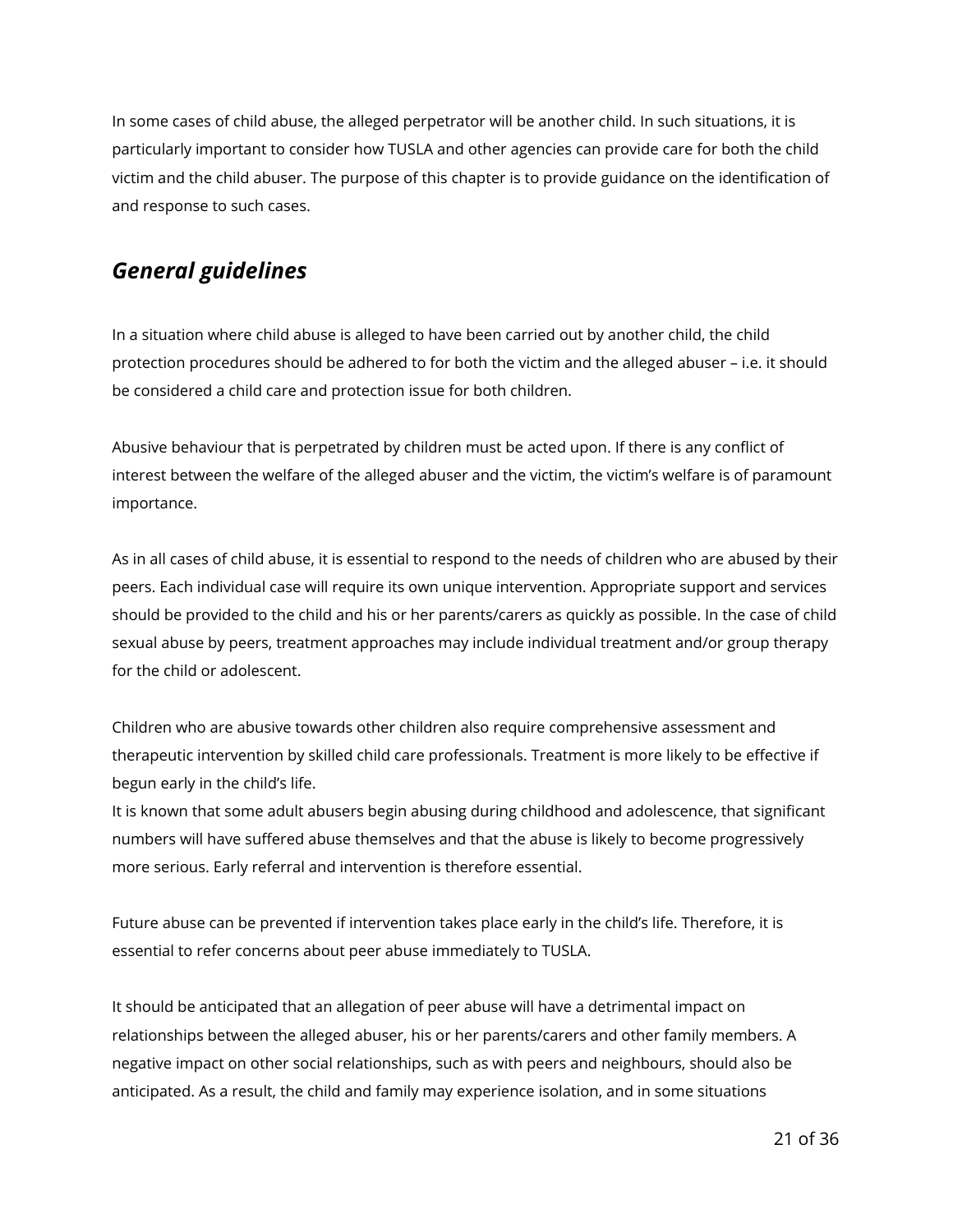victimisation, following an allegation of abuse. The child's parents/carers will need support and advice to help them understand the abusive behaviour and to deal with the situation. Active participation and commitment by parents/carers can be an important factor in the success of treatment and may be crucial in influencing the general outcome of the case. It is therefore essential to provide adequate support services to the child and family throughout the assessment and treatment processes.

#### <span id="page-21-0"></span>*Sexual abuse by children and young people*

Research shows that teenagers perpetrate a considerable proportion of child sexual abuse. Such cases should be referred to TUSLA. It is important that the different types of behaviour are clearly identified and that no young person is wrongly labelled 'a child abuser' without a clear analysis of the particular behaviour. Four categories of behaviour warrant attention: normal sexual exploration; abuse reactive behaviour; sexually obsessive behaviour; and abusive behaviour by adolescents and young people.

- Normal sexual exploration: This could consist of naive play between two children that involves the exploration of their sexuality. This type of behaviour may be prompted by exchanges between children, such as 'You show me yours and I'll show you mine'. One of the key aspects of this behaviour is its tone: there should not be any coercive or dominating aspects to this behaviour. Usually, there is no need for child protection intervention of any kind in this type of situation.
- Abuse reactive behaviour: In this situation, one child who has been abused already acts out the same behaviour on another child. This is serious behaviour and needs to be treated as such. In addition to responding to the needs of the abused child, the needs of the child perpetrator in this situation must also be addressed.
- Sexually obsessive behaviour: In this type of situation, the children may engage in sexually compulsive behaviour. An example of this would be excessive masturbation, which may well be meeting some other emotional need. Most children masturbate at some point in their lives. However, in families where care and attention is missing, they may have extreme comfort needs that are not being met and may move from masturbation to excessive interest or curiosity in sex, which takes on excessive or compulsive aspects. These children may not have been sexually abused, but they may be extremely needy and may require very specific help in addressing those needs.
- Abusive behaviour by adolescents and young people: Behaviour that is abusive will have elements of domination, coercion or bribery, and certainly secrecy. The fact that the behaviour is carried out by an adolescent, for example, does not, in itself, make it 'experimentation'.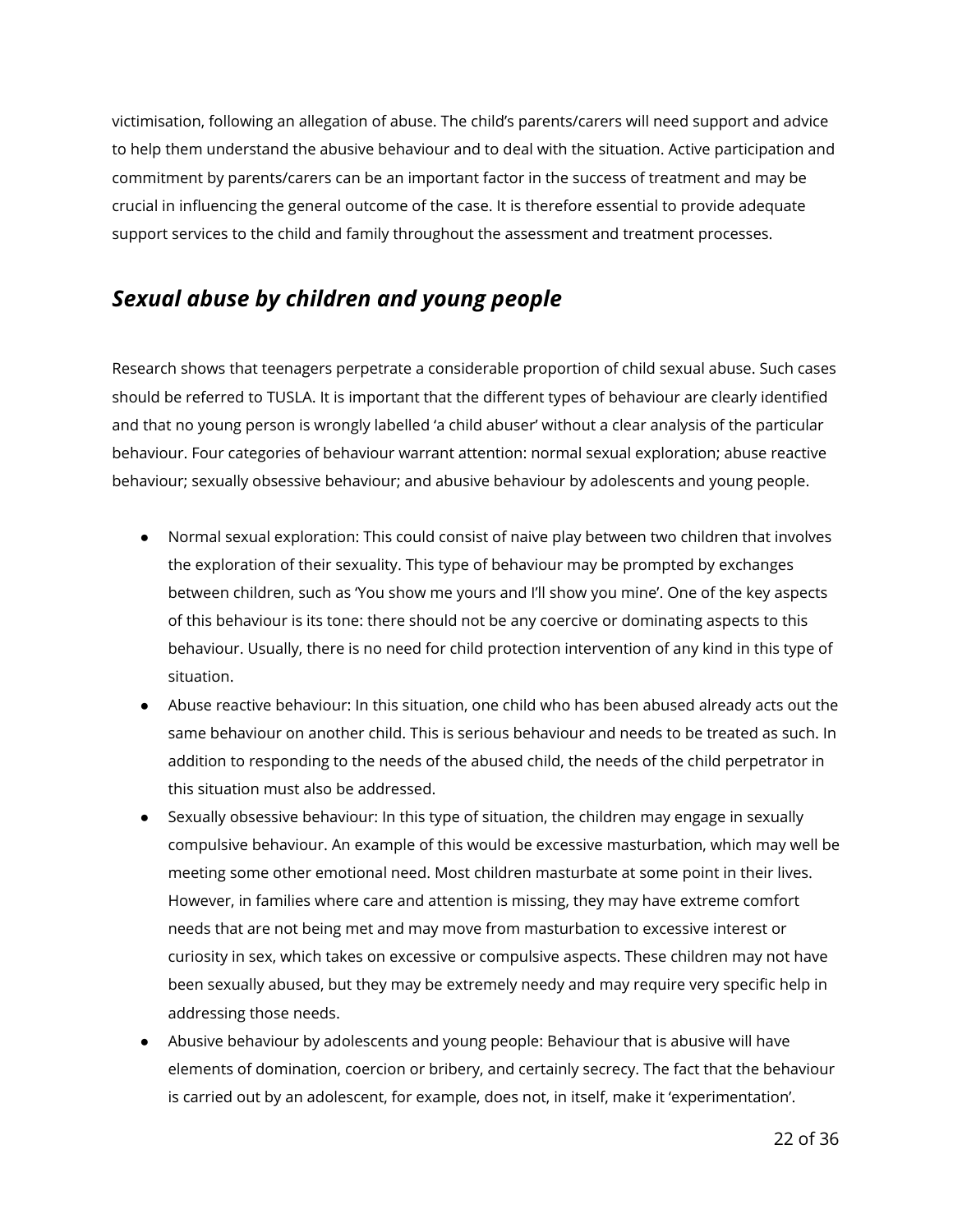However, if there is no age difference between the two children or no difference in status, power or intellect, then one could argue that this is indeed experimentation. On the other hand, if, for example, the adolescent is aged 13 and the child is aged 3, this gap in itself creates an abusive quality that should be taken seriously.

### <span id="page-22-0"></span>*Bullying*

Bullying can be defined as repeated aggression – whether it be verbal, psychological or physical – that is conducted by an individual or group against others. It is behaviour that is intentionally aggravating and intimidating, and occurs mainly among children in social environments such as schools. It includes behaviours such as teasing, taunting, threatening, hitting or extortion by one or more persons against a victim. Bullying can also take the form of racial abuse. With developments in modern technology, children can also be the victims of non-contact bullying, via mobile phones, the Internet and other personal devices.

Bullying of children can also be perpetrated by adults, including adults who are not related to the child. Bullying behaviour when perpetrated by adults, rather than children, could be regarded as physical or emotional abuse. However, other major forms of child abuse, such as neglect and sexual abuse, are not normally comprehended by the term 'bullying'.

Serious instances of bullying behaviour should be referred to TUSLA.

#### <span id="page-22-1"></span>**9.Confidentiality & Storage of Information**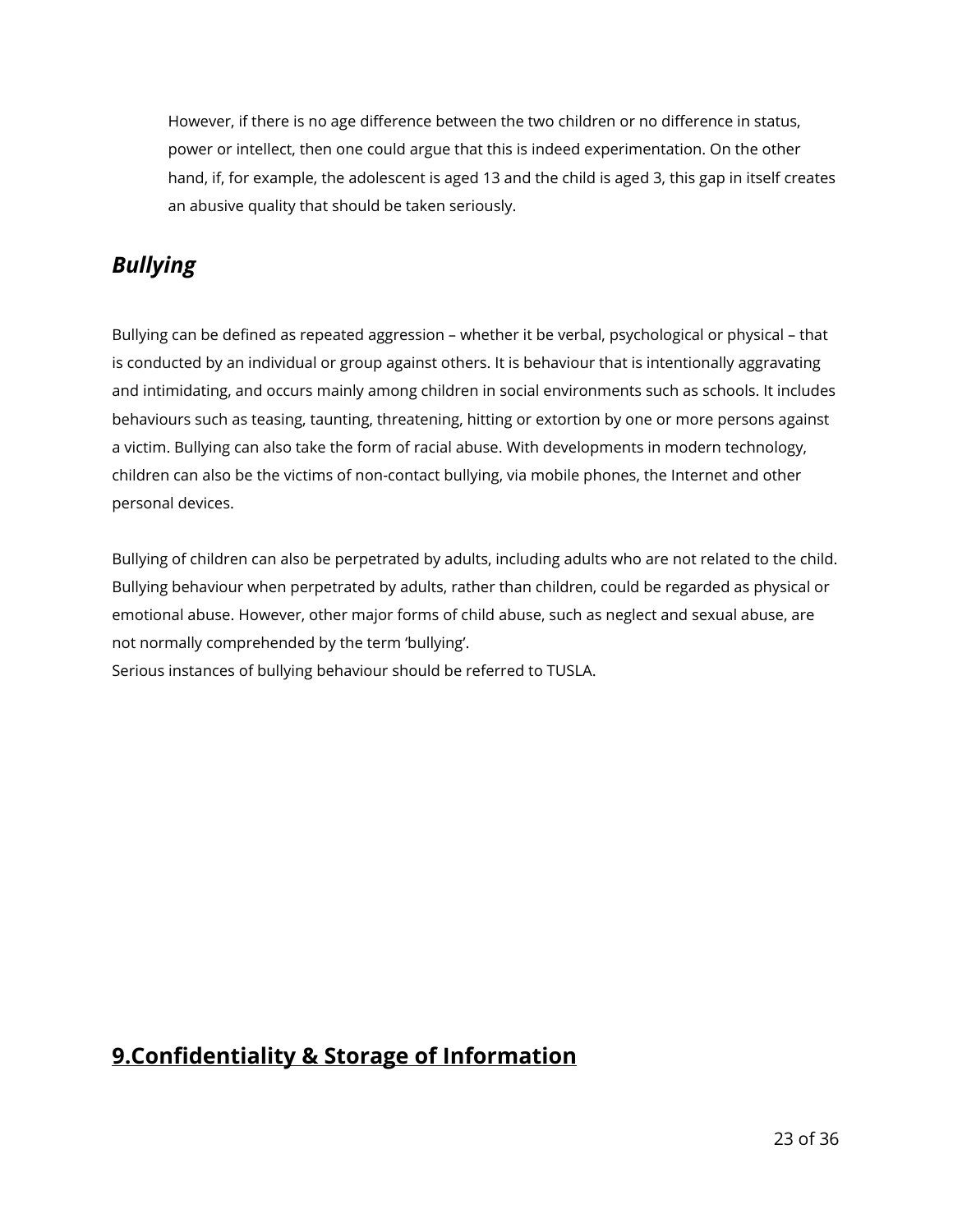# <span id="page-23-0"></span>*Confidentiality<sup>5</sup>*

The effective protection of a child often depends on the willingness of the staff and volunteers in statutory and voluntary organisations involved with children to share and exchange relevant information. It is therefore critical that there is a clear understanding of professional and legal responsibilities with regard to confidentiality and the exchange of information.

Any person who receives information from fellow volunteers and colleagues about possible or actual Child Abuse must treat it as having been given in confidence and follow the CoderDojo reporting procedures.

All information regarding concern or assessment of child abuse should be shared on a 'need to know' basis in the best interests of the child.

No undertakings regarding secrecy can be given. Those working with a child and family should make this clear to all parties involved, although they can be assured that all information will be handled taking full account of legal requirements.

Ethical and statutory codes concerned with confidentiality and data protection provide general guidance. They are not intended to limit or prevent the exchange of information between different professional staff with a responsibility for ensuring the protection and welfare of children. **The provision of information to the statutory agencies, or relevant others for the protection of a child is not a breach of confidentiality or data protection.**

It must be clearly understood that information, which is gathered for one purpose, must not be used for another without consulting the person that provided the information.

# <span id="page-23-1"></span>**10. Communications and Relationships**

<sup>5</sup> *Children First: National Guidance for the protection and Welfare of Children, 2011, Page 16, 3.9 (3.9.1 - 3.9.5)*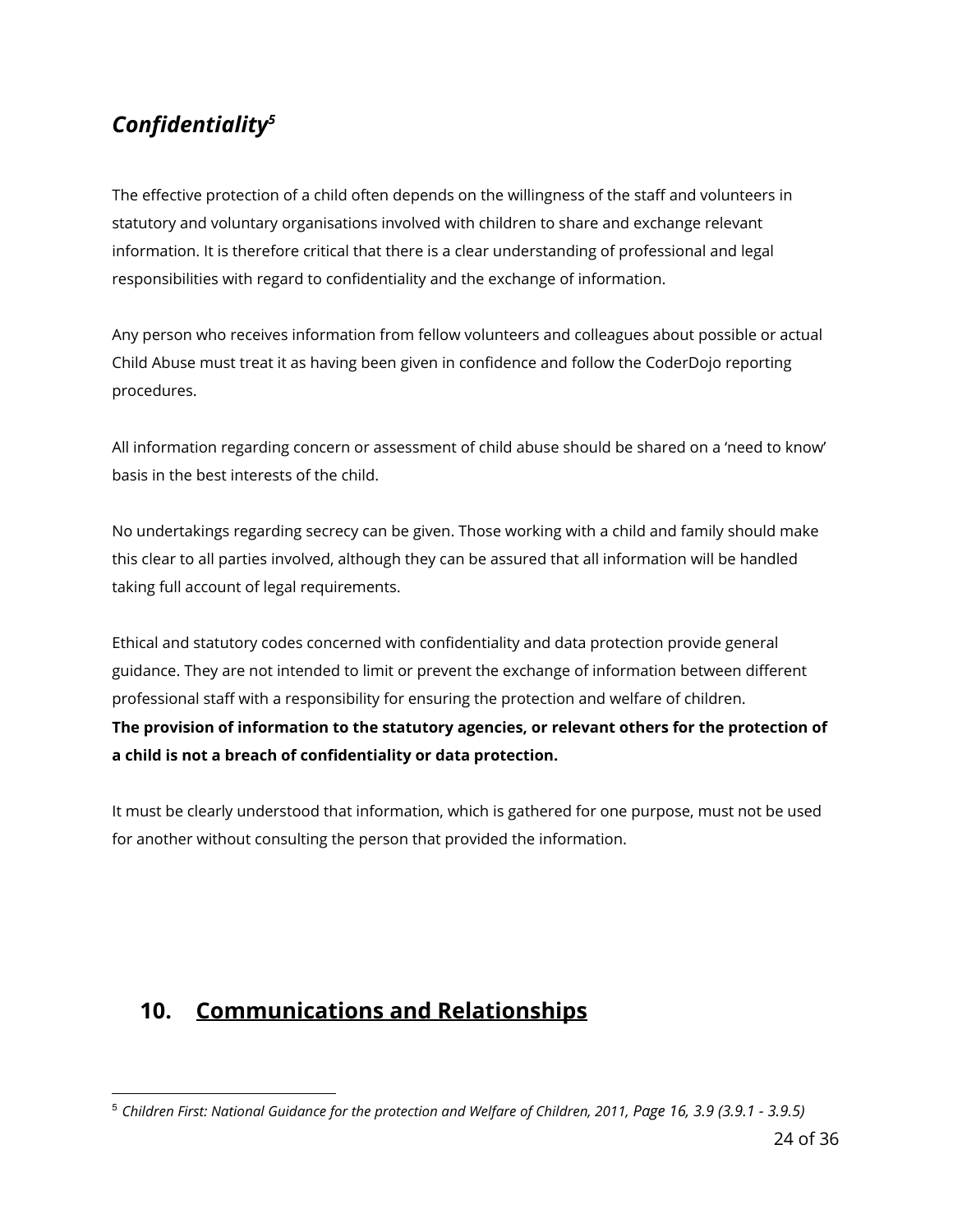#### <span id="page-24-0"></span>*Communications with young people*

When speaking with young people the staff member/volunteer should maintain the conversation at the appropriate level for the age of the young member. This provides a positive experience to the young person and helps avoid causing misinterpretation of your intentions.

CoderDojo staff member/volunteer should speak respectfully of other members of CoderDojo (both Volunteers, Staff & Attendees) and not involve young people in conversations that are critical of others.

#### <span id="page-24-1"></span>*Adult – Youth Relationships*

A CoderDojo staff member/volunteer holds a position of trust. Consequently CoderDojo staff members/volunteers have responsibilities in respect of their relationships with and behaviour towards youth members of all ages. It is a criminal offence in the Republic of Ireland for anyone to engage in, or attempt to engage in, sexual activity with anyone under the legal age of consent. The legal age of consent to sexual activity in the Republic of Ireland is 17 years (Criminal Law (Sexual Offences Act) 2006).

Because of the position of trust and authority that they hold, it is inappropriate for a CoderDojo staff member/volunteer to form, or seek to form, a personal relationship with a youth member who is over the legal age of consent. Where two people, one age 18 plus and one aged 17 (i.e. over the age of consent) are already in a relationship, they must both be aware that their conduct must at all times reflect their responsibilities as members of CoderDojo. CoderDojo staff member/volunteer should be aware that if they break this trust their suitability to work in their Dojo may be called into question.

In communications, CoderDojo Staff/Volunteers cannot contact a CoderDojo Ninja under 18 one on one and must include a parent/guardian in any communications.

# <span id="page-24-2"></span>*Youth - Youth Relationships*

It is important that CoderDojo staff members/volunteers are aware of the responsibility they have, within their role, of helping young people who are developing relationships. The key principle that CoderDojo staff members/volunteers should emphasise when talking about relationships is respect for others and for oneself.

When giving advice CoderDojo staff members/volunteers must uphold the law - sexual intercourse under the age of consent is illegal. For the purposes of criminal law the age of consent to sexual activity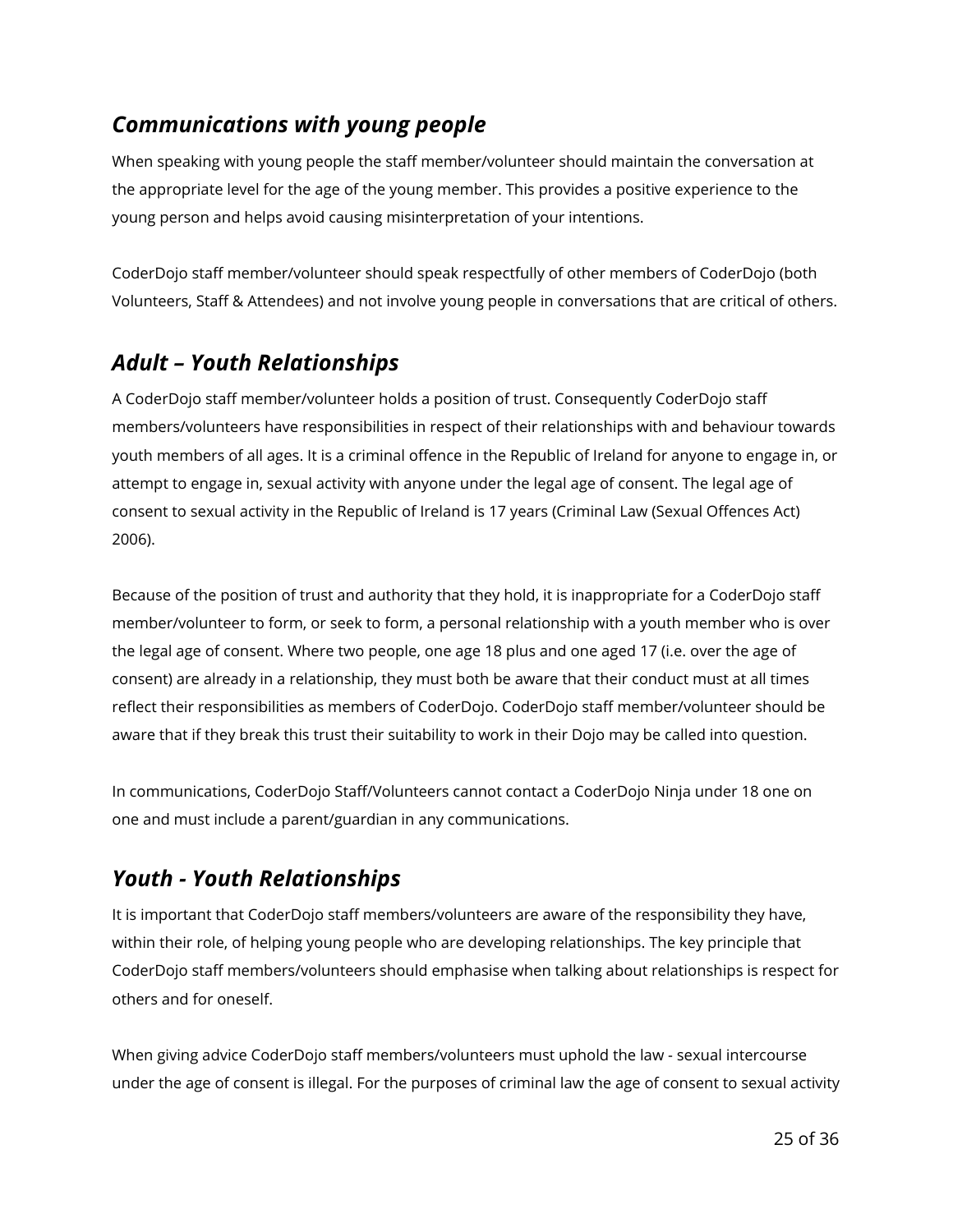in the Republic of Ireland is 17 years of age. The law on consent to sexual activity applies to young people as well as to adults.

#### <span id="page-25-0"></span>*Communications with parents*

The communication process with parents begins at the start of the young person's journey with CoderDojo, and it is fostered and built upon as that young person progresses.

The relationship with parents need continuous attention. The following pointers are helpful:

- Listen carefully to what parents say about their children.
- If parents are expressing a concern, don't be defensive, try to understand it from the parents' perspective and seek to establish a common ground.
- Inform parents of any accidents involving their child and how they happened.
- Should a difficult issue or misunderstanding arise with a parent always use calm, respectful, and supportive language when communicating with them to avoid the situation becoming confrontational. Small issues can easily turn into a standoff situation and, when this occurs, it is the young person who is caught in the middle and who loses out.
- Ensure that anything you distribute to parents in writing is accurate and clearly stated. Be accurate on times, dates and locations and avoid the use of jargon.
- For notes, requests and explanations of CoderDojo activities, use a form of reproduction that is easy to read.
- Send your communication to the parents far enough in advance so that they can consider it and act, if you expect a response.
- Keep a copy of written communications.

A positive relationship between CoderDojo Foundation Staff/volunteers and parents/guardians should be nurtured and maintained through open communication in both directions. Ongoing good communication with parents develops a better understanding of the positive benefits of CoderDojo for their child and of what is expected of both their child and themselves to improve their experience of CoderDojo.

# <span id="page-25-1"></span>**11. Recruitment, Selection, Vetting & Training of Volunteers**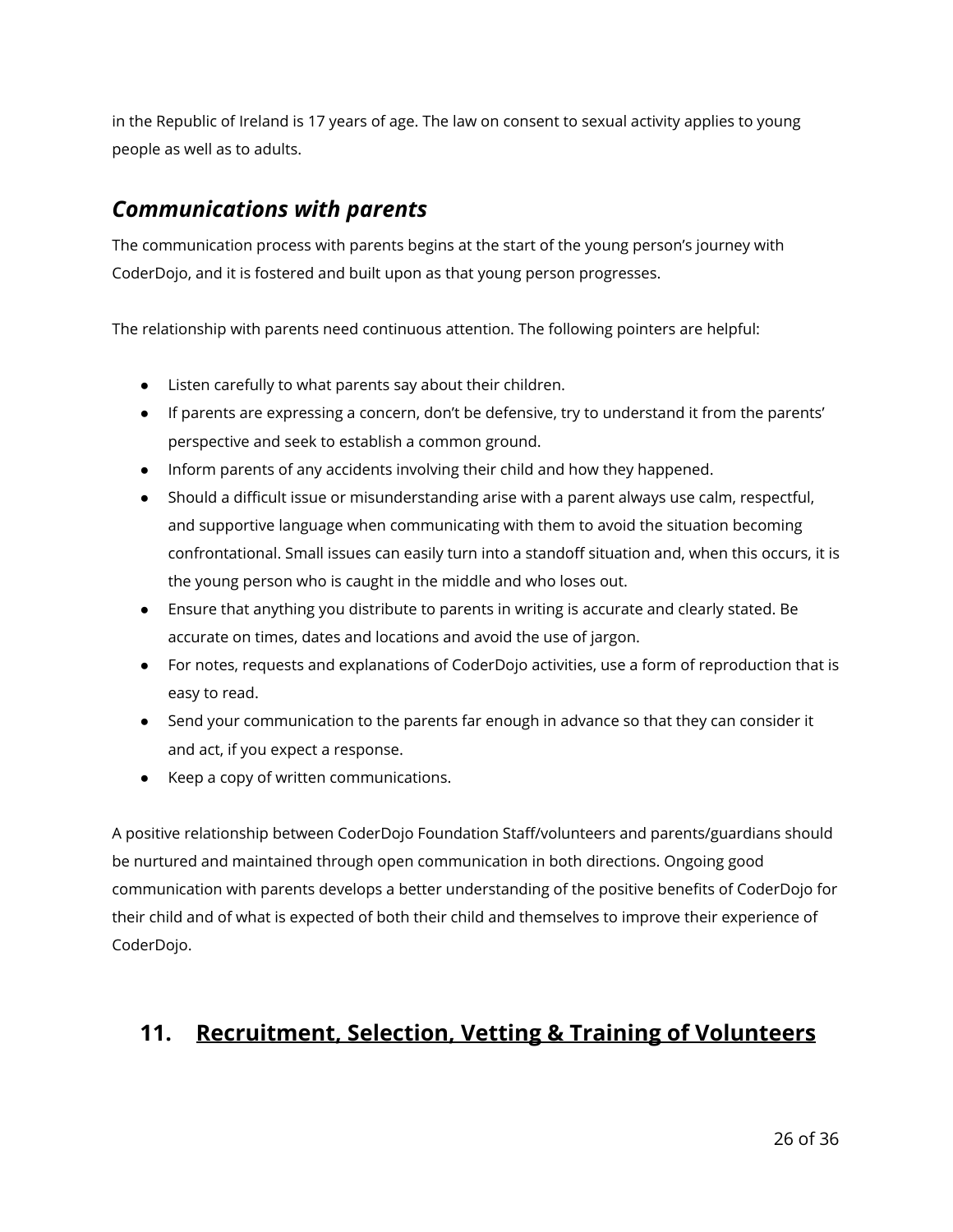#### <span id="page-26-0"></span>*CoderDojo Foundation Recruitment Procedures*

All CoderDojo positions whether volunteer or employee will go through the below recruitment procedure.

- **1. Advertisement:** The open position will be advertised on the coderdojo website for a specified time period.
- **2. Application Form/Application Process** Candidates will be required to submit a CV, Cover letter or other depending on the position.
- **3. Interview/Informal Meeting** An appropriate CoderDojo staff member should conduct an interview, or meet the potential volunteer/employee.
	- **● Further Interviews**  If deemed necessary for the position, the volunteer or potential employee will have to take part in further interviews by the CoderDojo Foundation team .
- 4. **Referees** Applicants may be required to supply the names of two referees (non-relatives) who are willing to supply the organisation with references on their behalf. All references should be checked by telephone or email and any additional notes recorded.
- 5. **Volunteer/Job Description** On selection of the candidate, and when the role has been finalised, the functions should then be outlined in a comprehensive volunteer or employee job description, which describes in detail the tasks required of the potential volunteer.
- 6. **Selection** Inform the applicant if they have been successful or unsuccessful in writing (via email or by letter). If they accept the offer additional information, including a copy of the CoderDojo Foundation Child Protection Policy, and Garda Vetting Forms should also be supplied in order to be filled in before or for the start date.
- 7. **Declaration of Suitability & Confidentiality Agreement** applicants should be obliged to sign a declaration form indicating that there is no reason why they would be deemed unsuitable for working with young people. They will also be required to sign a confidentiality agreement.
- 8. **Training Identification** the interview process may indicate some specific and immediate training needs. The Foundation should respond to these needs and arrange delivery. Training should include: Child Protection awareness training which will be offered twice a year. Other more targeted and specific training may be offered as an option to staff/volunteers.

#### <span id="page-26-1"></span>*Training for CoderDojo Foundation Employees and Volunteers*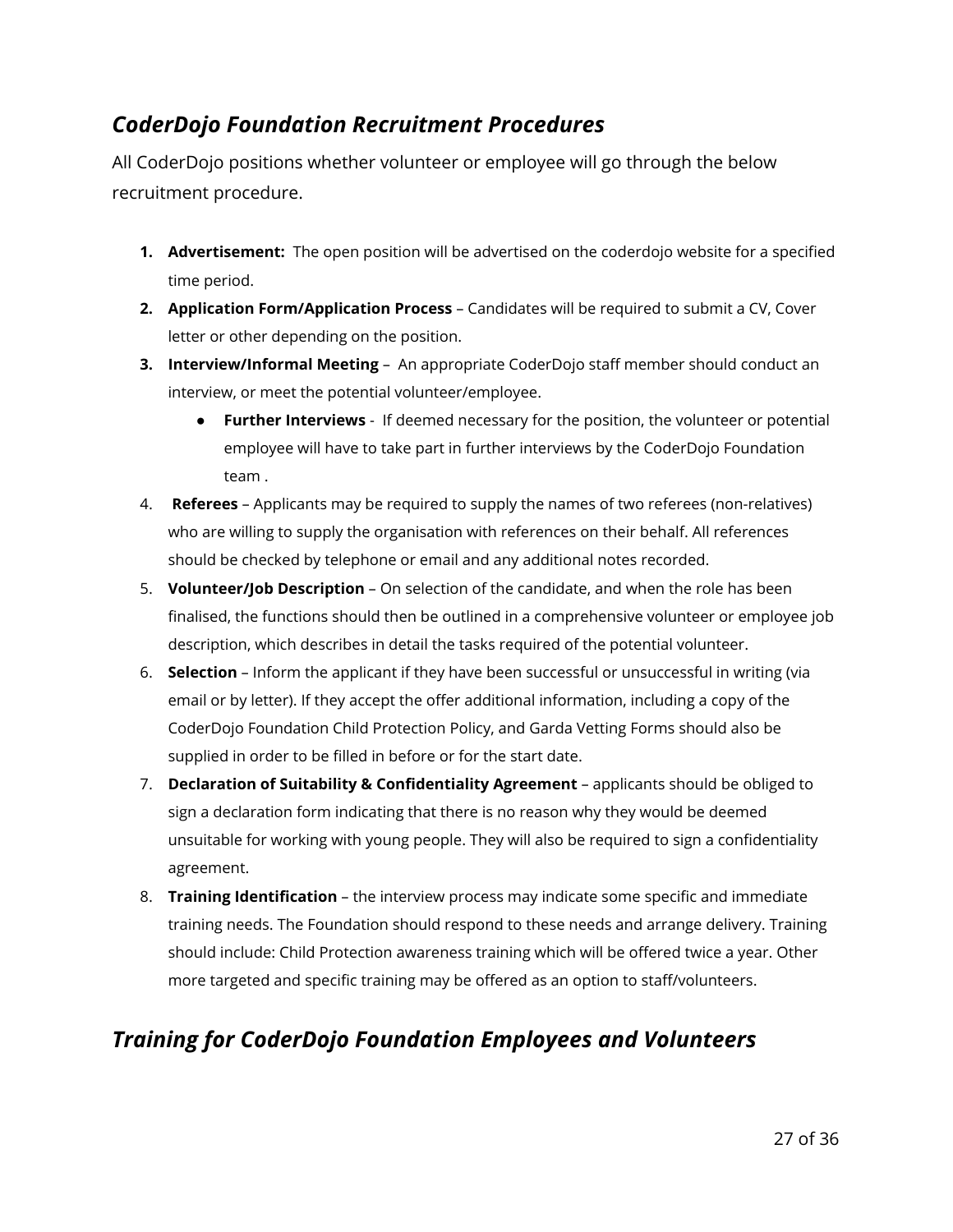CoderDojo Foundation employees and volunteers must take a Child Protection Awareness Training Course. This will be provided regularly by the CoderDojo Foundation and must be undertaken within a reasonable time period since starting as a Foundation employee or volunteer.

Under no circumstances may a CoderDojo Volunteer/Staff Member lead a session or attend an overnight trip without Vetting and Child Protection Training.

## <span id="page-27-0"></span>**12. Accidents/Incidents**

All accidents, however minor, should be recorded on the Accident & Incident report form. The report should be completed and forwarded to your direct line manager immediately.

If further action is to be taken a meeting will be convened to decide the procedures that may follow.

In the event of an accident involving children, parents or guardians should be informed immediately. Where medical attention is required, this should be sought as a matter of urgency and recorded in the accident report form.

If there is a Child Protection concern related to the accident/incident, a photocopy is to be held in the relevant file (keeping in mind confidentiality) and the original copy will be passed to the Designated Liaison Person of CoderDojo, who will in turn mark it 'received' and begin the process of investigating.

#### <span id="page-27-1"></span>**13. Non-Child Protection Related Complaints**

It is the policy of the CoderDojo Foundation to encourage young people, parents and Dojos to provide comment and feedback on any aspect of our work, inclusive of any complaints they may have.

The CoderDojo Foundation is committed to this practice, as it is acknowledged that an open,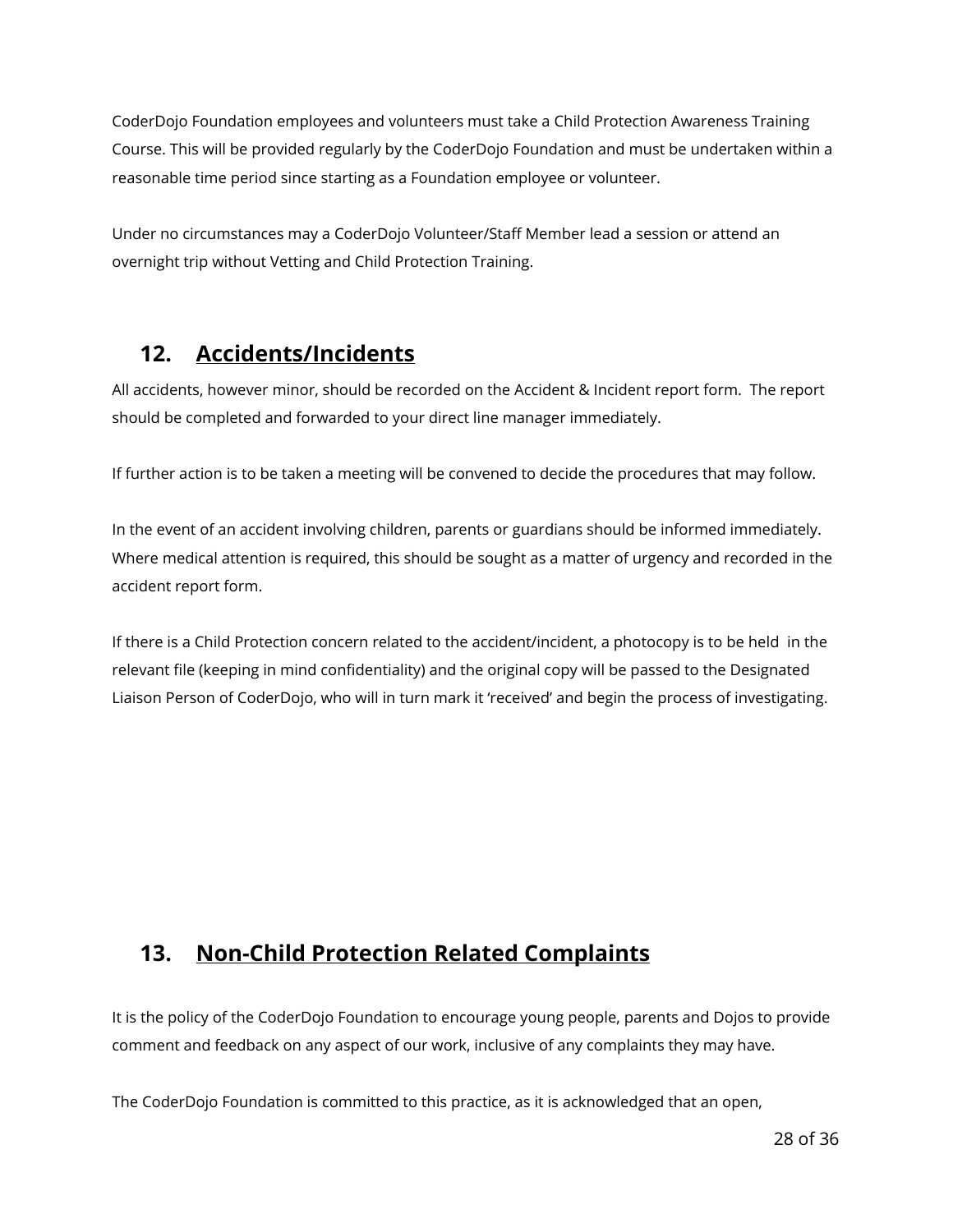transparent environment benefits all stakeholders of the organisation and allows the service to monitor and regularly review programmes. This forms an integral part of the organisation's commitment to best practice.

All staff or volunteers need to actively involve young people in the planning and decision-making of programmes and actively seek feedback on programmes and activities. The suggestions or complaints expressed by young people should always be taken into consideration and must receive a response.

#### <span id="page-28-0"></span>*What is a complaint?*

A complaint is any form of criticism or suggestion in respect to any aspect of a service or programme. A complaint should not be confused with a Child Protection concern for which the reporting procedure must be followed. When a complaint is received that leads to a concern about a child's safety or well-being, the CoderDojo Foundation must ensure that it acts appropriately and in the best interests of the child, and that Children First: National Guidelines for the Protection and Welfare of Children are implemented as appropriate. The welfare of the child is paramount at all times.

A distinction must also be made between:

- Complaints that can be handled informally and internally.
- Complaints requiring a formal process within the organisation.
- Complaints requiring a formal process and reporting to the CoderDojo Board.

#### <span id="page-28-1"></span>*Steps to be followed in handling complaints*

- 1. Any member of staff or volunteer with CoderDojo may take a complaint from any young person, parent or volunteer.
- 2. All young people, parents of young people and volunteers who access the service provided by the CoderDojo Foundation are fully entitled to give comment or feedback, whether positive or negative, on any aspect of the service provided.
- 3. A complaints form must be completed by the person making the complaint. A staff member/volunteer can support a person in doing this if necessary.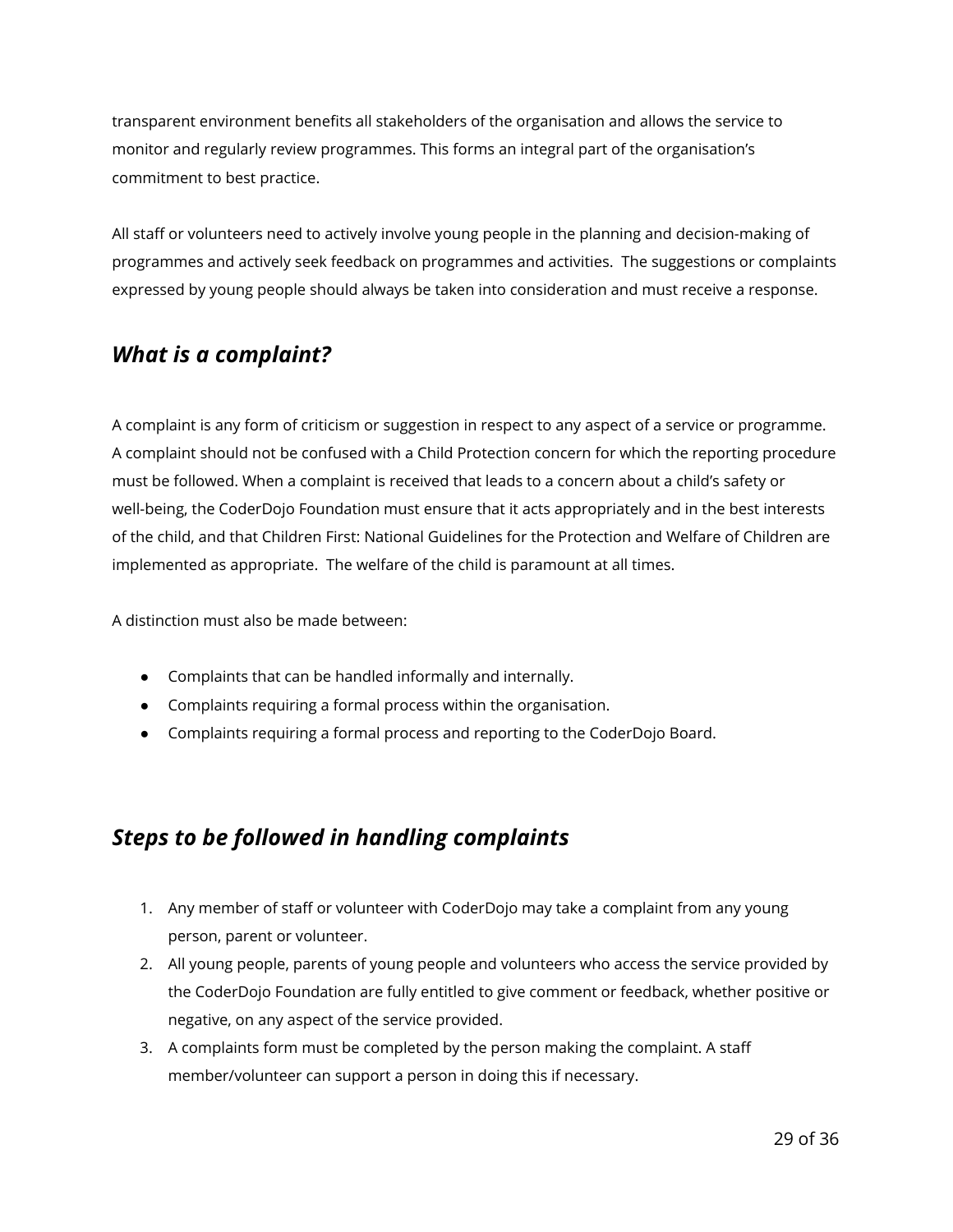- 4. Volunteers/staff members must submit this form to their **direct line manager.**
- 5. All complaints are monitored by the Foundation to make changes to programmes / events if necessary, to ensure a quality service is being provided. Any action to be taken will be recorded on the complaints form.
- 6. The person who made the complaint will be responded to in writing within ten working days, unless otherwise requested.
- 7. If the Foundation considers it necessary, a meeting will be organised between themselves or the relevant person(s) and the person who made the complaint.
- 8. The person will be informed if there is any follow-up action or recommendation for change as the result of the complaint. If it is deemed unnecessary to make any change, the person who made the complaint will be informed of the reason for this.
- 9. If the complaint is of a serious nature and against the leadership of the CoderDojo Foundation, the complaint may be handled by the Chair of the CoderDojo Board.

#### <span id="page-29-0"></span>**14. Appendices**

#### <span id="page-29-1"></span>*Appendix 1 - Definitions of Child Abuse*

This chapter outlines the principal types of child abuse and offers guidance on how to recognise such abuse. Child abuse can be categorised into four different types: neglect, emotional abuse, physical abuse and sexual abuse. A child may be subjected to one or more forms of abuse at any given time.

#### <span id="page-29-2"></span>**Definition of 'neglect'**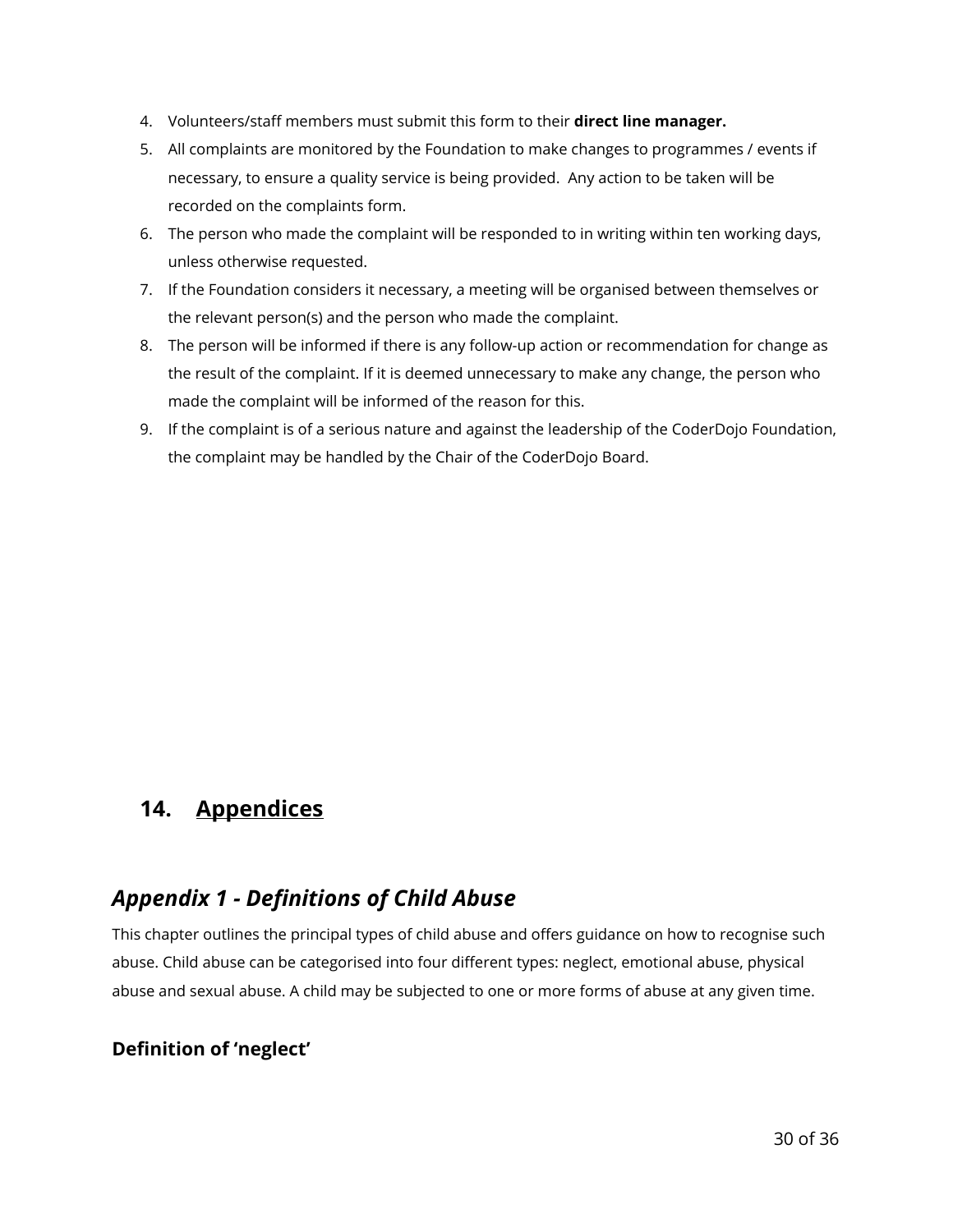Neglect can be defined in terms of an omission, where the child suffers significant harm or impairment of development by being deprived of food, clothing, warmth, hygiene, intellectual stimulation, supervision and safety, attachment to and affection from adults, and/or medical care. Harm can be defined as the ill-treatment or the impairment of the health or development of a child. Whether it is significant is determined by the child's health and development as compared to that which could reasonably be expected of a child of similar age.

Neglect generally becomes apparent in different ways over a period of time rather than at one specific point. For example, a child who suffers a series of minor injuries may not be having his or her needs met in terms of necessary supervision and safety. A child whose height or weight is significantly below average may be being deprived of adequate nutrition. A child who consistently misses school may be being deprived of intellectual stimulation.

The threshold of significant harm is reached when the child's needs are neglected to the extent that his or her well-being and/or development are severely affected.

#### <span id="page-30-0"></span>**Definition of 'emotional abuse'**

Emotional abuse is normally to be found in the relationship between a parent/carer and a child rather than in a specific event or pattern of events. It occurs when a child's developmental need for affection, approval, consistency and security are not met. Unless other forms of abuse are present, it is rarely manifested in terms of physical signs or symptoms.

Examples may include:

- $\circ$  the imposition of negative attributes on a child, expressed by persistent criticism, sarcasm, hostility or blaming;
- $\circ$  conditional parenting in which the level of care shown to a child is made contingent on his or her behaviours or actions;
- emotional unavailability of the child's parent/carer;
- unresponsiveness of the parent/carer and/or inconsistent or inappropriate expectations of the child;
- premature imposition of responsibility on the child;
- unrealistic or inappropriate expectations of the child's capacity to understand something or to behave and control himself or herself in a certain way;
- under- or over-protection of the child;
- failure to show interest in, or provide age-appropriate opportunities for, the child's cognitive and emotional development;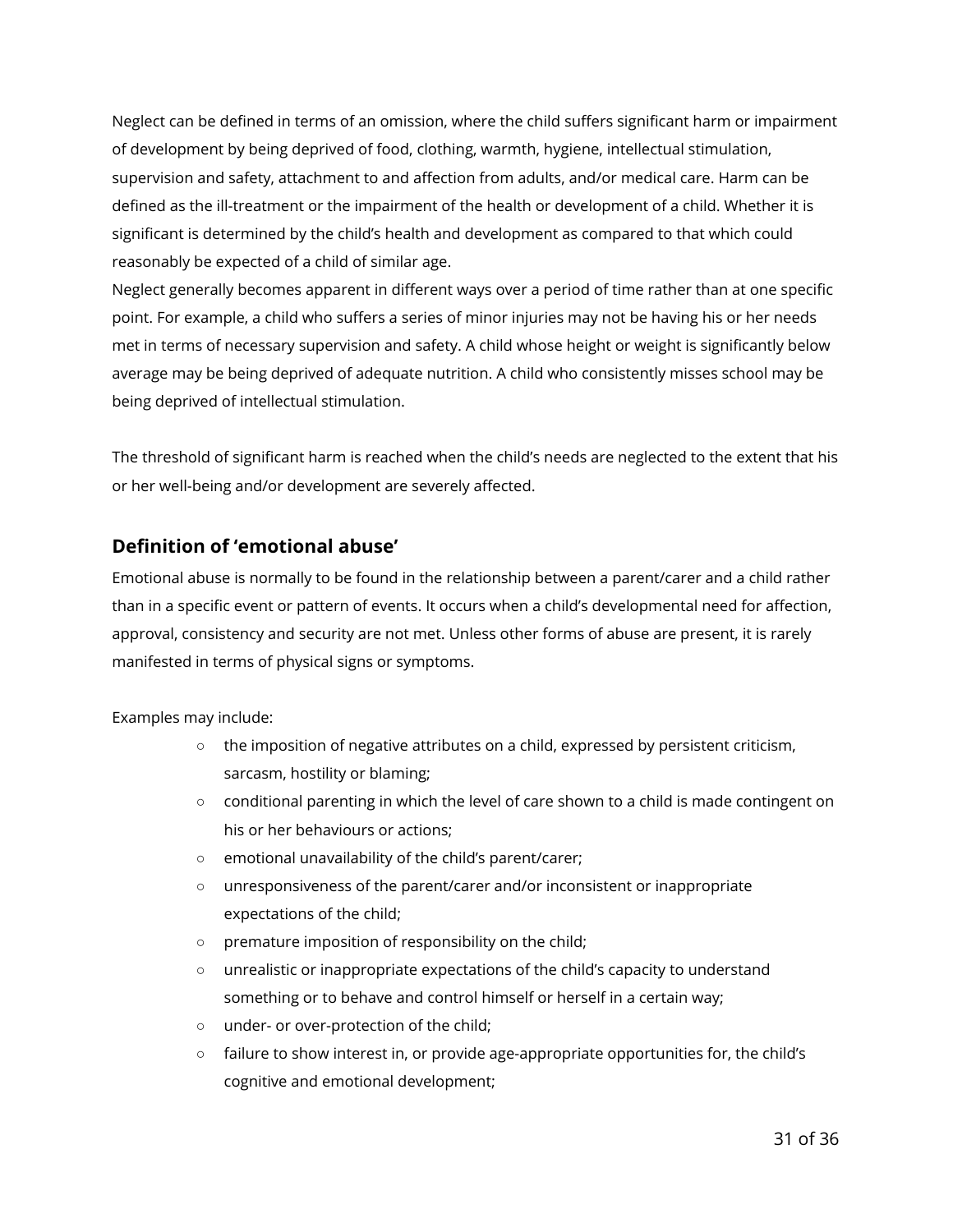- use of unreasonable or over-harsh disciplinary measures;
- exposure to domestic violence;
- exposure to inappropriate or abusive material through new technology.

Emotional abuse can be manifested in terms of the child's behavioural, cognitive, affective or physical functioning. Examples of these include insecure attachment, unhappiness, low self-esteem, educational and developmental underachievement, and oppositional behaviour. The threshold of significant harm is reached when abusive interactions dominate and become typical of the relationship between the child and the parent/carer.

#### <span id="page-31-0"></span>**Definition of 'physical abuse'**

Physical abuse of a child is that which results in actual or potential physical harm from an interaction, or lack of interaction, which is reasonably within the control of a parent or person in a position of responsibility, power or trust. There may be single or repeated incidents.

Physical abuse can involve:

- severe physical punishment;
- beating, slapping, hitting or kicking;
- pushing, shaking or throwing;
- pinching, biting, choking or hair-pulling;
- terrorising with threats;
- observing violence;
- use of excessive force in handling;
- deliberate poisoning;
- suffocation;
- fabricated/induced illness (see Appendix 1 for details);
- allowing or creating a substantial risk of significant harm to a child.

#### <span id="page-31-1"></span>**Definition of 'sexual abuse'**

Sexual abuse occurs when a child is used by another person for his or her gratification or sexual arousal, or for that of others.

Examples of child sexual abuse include: